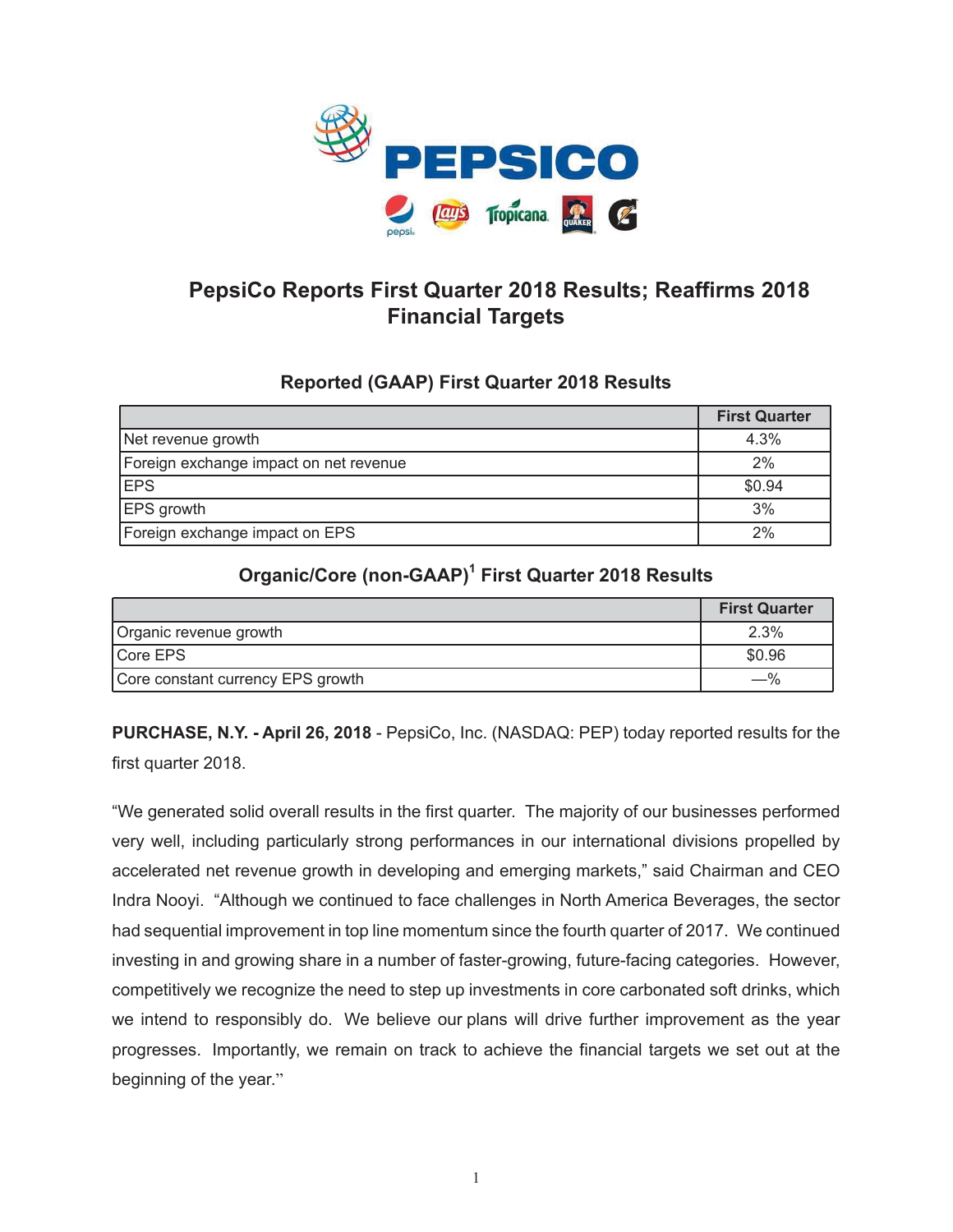<sup>1</sup> Please refer to the Glossary for the definitions of non-GAAP financial measures including "Organic," "Core," "Constant Currency," "Free Cash Flow (excluding certain items)" and "Division Operating Profit." Please refer to "2018 Guidance and Outlook" for additional information regarding PepsiCo's full-year 2018 growth objectives and targets. PepsiCo provides guidance on a non-GAAP basis as the Company cannot predict certain elements which are included in reported GAAP results, including the impact of foreign exchange and commodity mark-to-market adjustments.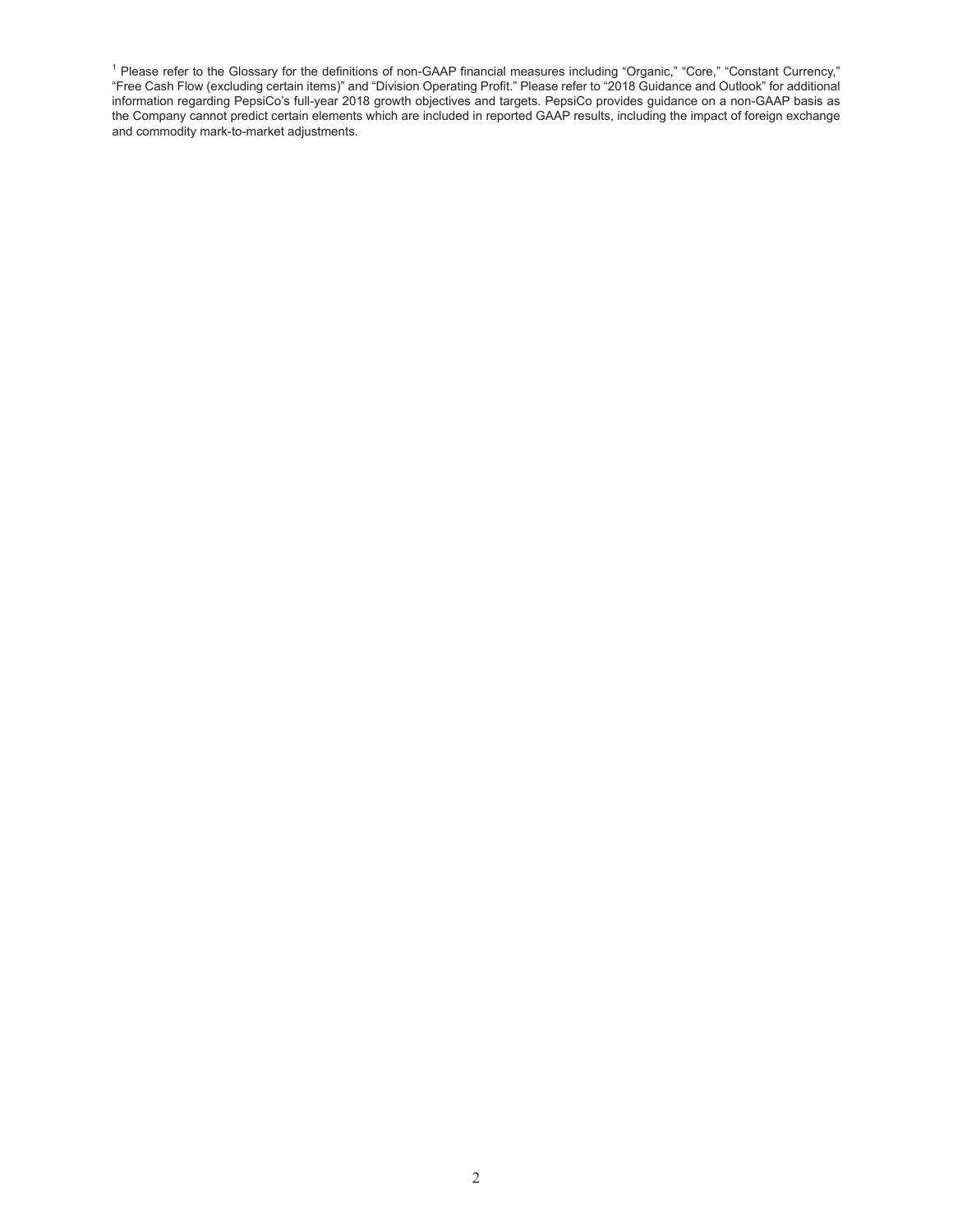### **Summary First Quarter 2018 Performance**

|               |                                            | <b>Volume</b>                                    |                                                                           |                     |                                |                  |  |
|---------------|--------------------------------------------|--------------------------------------------------|---------------------------------------------------------------------------|---------------------|--------------------------------|------------------|--|
|               |                                            |                                                  | <b>Percentage Point Impact</b>                                            |                     | <b>Organic Volume % Growth</b> |                  |  |
|               | <b>GAAP</b><br><b>Reported</b><br>% Change | Foreign<br><b>Exchange</b><br><b>Translation</b> | Acquisitions,<br>Divestitures,<br><b>Structural and</b><br>Other Changes* | Organic<br>% Change | <b>Food/Snacks</b>             | <b>Beverages</b> |  |
| <b>FLNA</b>   | 3                                          |                                                  |                                                                           | 3                   | 2                              |                  |  |
| <b>QFNA</b>   |                                            | (0.5)                                            |                                                                           |                     |                                |                  |  |
| <b>NAB</b>    | (1)                                        |                                                  |                                                                           | (2)                 |                                | (3)              |  |
| Latin America | 14                                         | (4)                                              |                                                                           | 9                   | 3                              | (4)              |  |
| <b>ESSA</b>   | 15                                         | (10)                                             |                                                                           | 6                   | 6                              | 6                |  |
| <b>AMENA</b>  | 7                                          | (4)                                              | 3                                                                         | 6                   |                                |                  |  |
| <b>Total</b>  | 4                                          | (2)                                              |                                                                           | $\overline{2}$      | 3                              | (1)              |  |

*\* Includes acquisitions, divestitures and other structural changes, as well as sales and certain other taxes. See A-7 and A-9 for additional information.*

### **Operating Profit and EPS**

|                              |                                  | <b>Percentage Point Impact</b>          |                                                  |                                                     |
|------------------------------|----------------------------------|-----------------------------------------|--------------------------------------------------|-----------------------------------------------------|
|                              | <b>GAAP Reported</b><br>% Change | <b>Items Affecting</b><br>Comparability | Foreign<br><b>Exchange</b><br><b>Translation</b> | <b>Core Constant</b><br><b>Currency</b><br>% Change |
| <b>FLNA</b>                  |                                  |                                         |                                                  |                                                     |
| <b>QFNA</b>                  | (5)                              |                                         |                                                  | (5)                                                 |
| <b>NAB</b>                   | (23)                             |                                         |                                                  | (22)                                                |
| Latin America                | 42                               | (16)                                    | (10)                                             | 17                                                  |
| <b>ESSA</b>                  | 23                               | (1)                                     | (13)                                             | 9                                                   |
| <b>AMENA</b>                 | 10                               | 5                                       | (4)                                              | 10                                                  |
| <b>Corporate Unallocated</b> | 12                               | (3)                                     |                                                  | 9                                                   |
| <b>Total</b>                 | (3)                              |                                         | (2)                                              | (5)                                                 |
| <b>EPS</b>                   | 3                                |                                         | (2)                                              |                                                     |

*Note: Rows may not sum due to rounding.*

*Division operating profit (a non-GAAP measure that excludes corporate unallocated costs) decreased by 1 percent in the quarter and was nominally impacted by items affecting comparability and positively impacted by foreign exchange translation (2 percentage points). Core constant currency division operating profit (a non-GAAP measure) decreased by 3 percent.*

*Organic revenue, core constant currency and division operating profit results are non-GAAP financial measures. Please refer to the reconciliation of GAAP and non-GAAP information in the attached exhibits and to the Glossary for definitions of "Organic," "Core," "Constant Currency" and "Division Operating Profit."*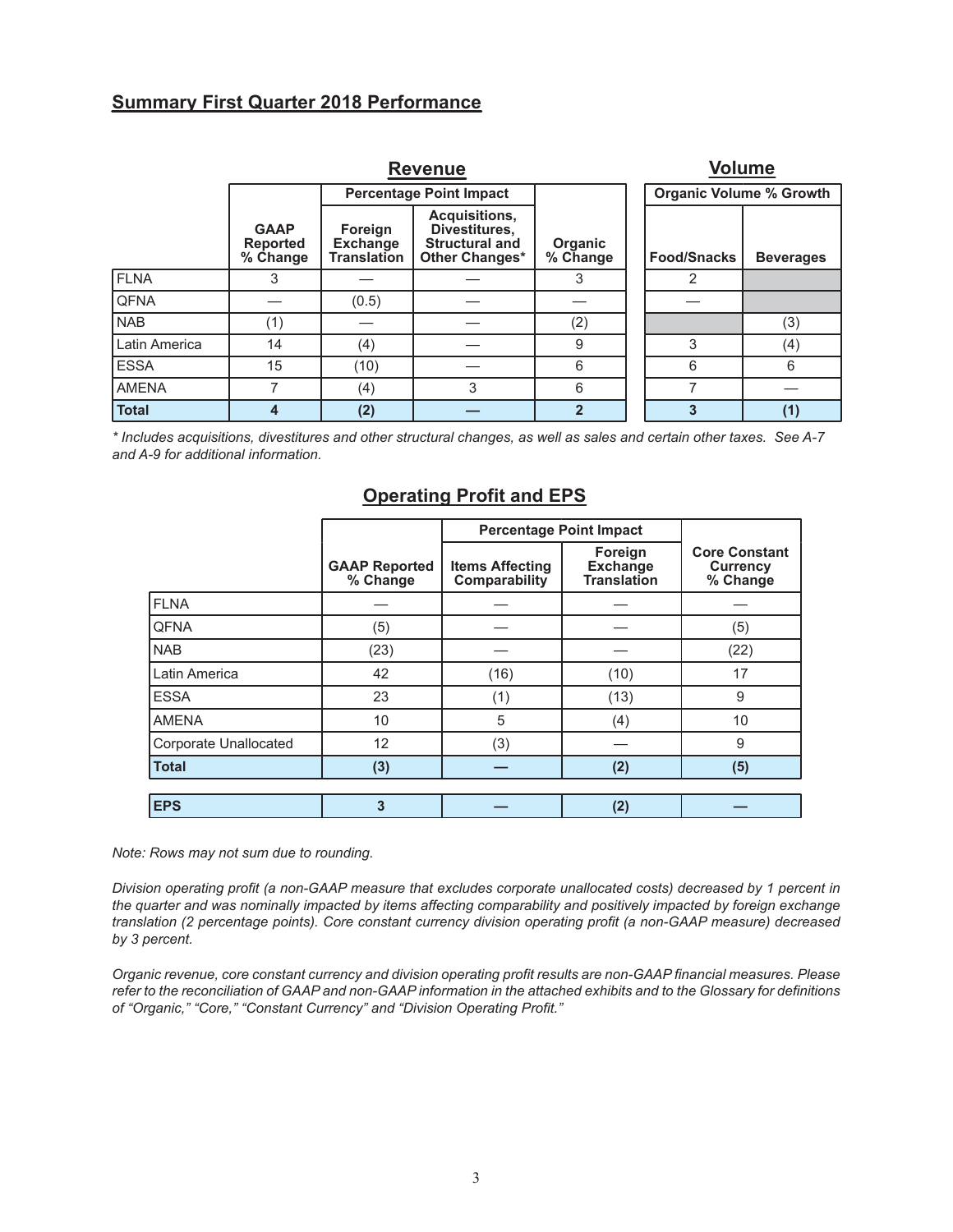### **Summary of First Quarter Financial Performance:**

- Reported first quarter and year-ago results were impacted by restructuring charges and commodity mark-to-market impacts. See A-6 to A-8 for further details.
- Reported net revenue increased 4.3 percent. Foreign exchange translation had a 2-percentagepoint favorable impact on reported net revenue growth. Organic revenue, which excludes the impacts of foreign exchange translation, structural and other changes, grew 2.3 percent.
- Reported gross margin contracted 110 basis points and core gross margin contracted 75 basis points. Reported and core operating margin each contracted 110 basis points.
- Reported operating profit declined 3 percent and core constant currency operating profit declined 5 percent. Commodity mark-to-market net impact negatively impacted reported operating profit performance by 6 percentage points and lower restructuring charges positively contributed to reported operating profit performance by 6 percentage points. Foreign currency translation positively contributed 2 percentage points to reported operating profit performance. Both reported and core operating profit performances were negatively impacted by a bonus extended to certain U.S. employees in connection with the Tax Cuts and Job Act (TCJ Act) by 4.5 percentage points.
- The reported and core effective tax rates were 18.3 percent in the first quarter of 2018. The reported and core effective tax rates in the first quarter of 2017 were 22.7 percent and 22.5 percent, respectively. The decrease is primarily as a result of the reduced U.S. corporate income tax rate related to the enactment of the TCJ Act.
- During the first quarter of 2018, we recorded an additional provisional transition tax expense of \$1 million, reflecting the impact of actions taken by states within the United States that adopted the TCJ Act. Additionally, during the second quarter of 2018, the Internal Revenue Service issued new transition tax guidance. As a result of this guidance, we expect to record additional provisional transition tax expense in the second quarter of 2018 of approximately \$700-\$800 million.
- Reported EPS was \$0.94, an increase of 3 percent over the first quarter of 2017. Foreign exchange translation contributed 2 percentage points to EPS growth.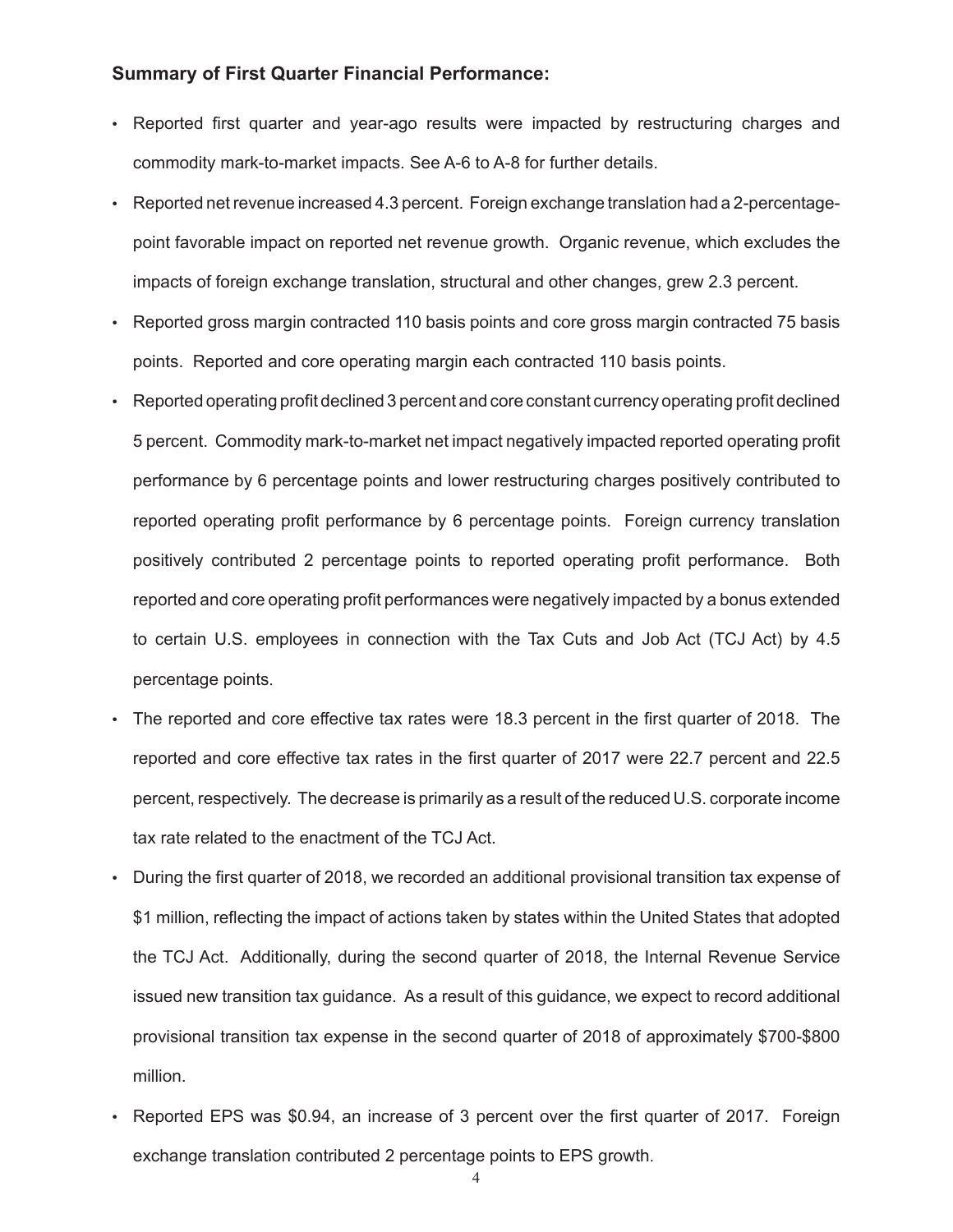- Core EPS was \$0.96, an increase of 3 percent over the first quarter of 2017. Excluding the impact of foreign exchange translation, core constant currency EPS was even with the prioryear period (see schedule A-11 for a reconciliation to reported EPS, the comparable GAAP measure).
- Net cash used in operating activities was \$1.3 billion.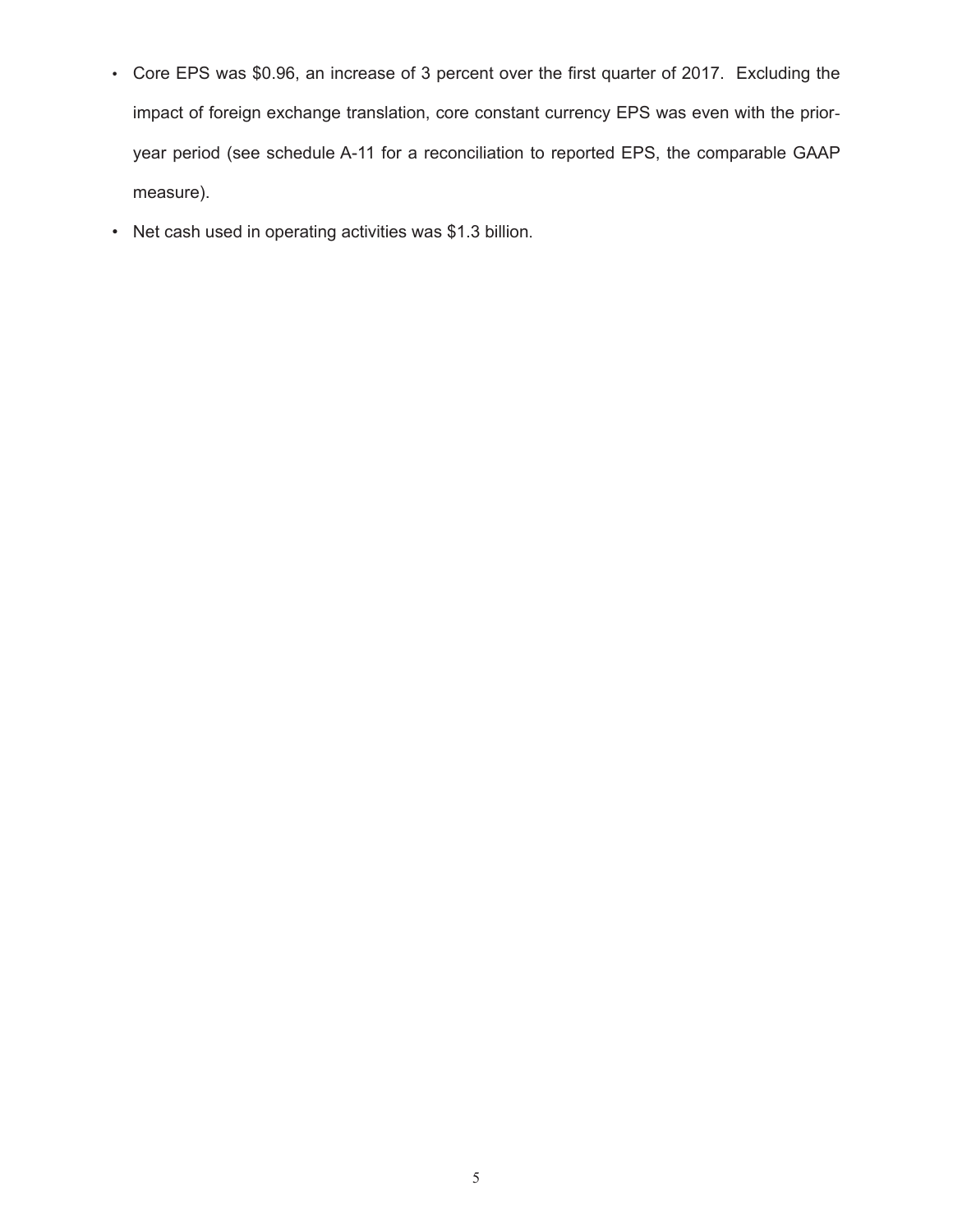# **Discussion of First Quarter 2018 Division Results:**

In addition to the reported net revenue performance as set out in the tables on pages 3 and A-9, reported operating results were driven by the following:

### **Frito-Lay North America (FLNA)**

Negatively impacted by operating cost inflation, as well as a bonus extended to certain U.S. employees in connection with the TCJ Act and higher raw material costs, which decreased operating profit performance by 4 percentage points and 2 percentage points, respectively. These impacts were offset by productivity gains.

# **Quaker Foods North America (QFNA)**

Negatively impacted by operating cost inflation, as well as higher raw material costs and a bonus extended to certain U.S. employees in connection with the TCJ Act, which decreased operating profit performance by 3 percentage points and 1 percentage point, respectively. These impacts were partially offset by productivity gains and lower advertising and marketing expenses.

# **North America Beverages (NAB)**

Negatively impacted by operating cost inflation, as well as higher raw material costs and a bonus extended to certain U.S. employees in connection with the TCJ Act, which each decreased operating profit performance by 8 percentage points. These impacts were partially offset by productivity gains and lower advertising and marketing expenses, as well as a gain on the sale of an asset that positively contributed 3.5 percentage points to operating profit performance.

# **Latin America**

Positively impacted by productivity gains, lower restructuring charges and favorable foreign exchange, as well as insurance settlement recoveries related to the 2017 earthquake in Mexico which contributed 5 percentage points to operating profit growth. These impacts were partially offset by operating cost inflation and higher advertising and marketing expenses, as well as higher raw material costs which reduced operating profit growth by 10 percentage points.

# **Europe Sub-Saharan Africa (ESSA)**

Positively impacted by productivity gains and favorable foreign exchange, partially offset by operating cost inflation, higher advertising and marketing expenses, as well as higher raw material costs, which reduced operating profit growth by 5 percentage points.

# **Asia, Middle East and North Africa (AMENA)**

Positively impacted by productivity gains and favorable foreign exchange, partially offset by operating cost inflation, higher restructuring charges, as well as higher raw material costs, and the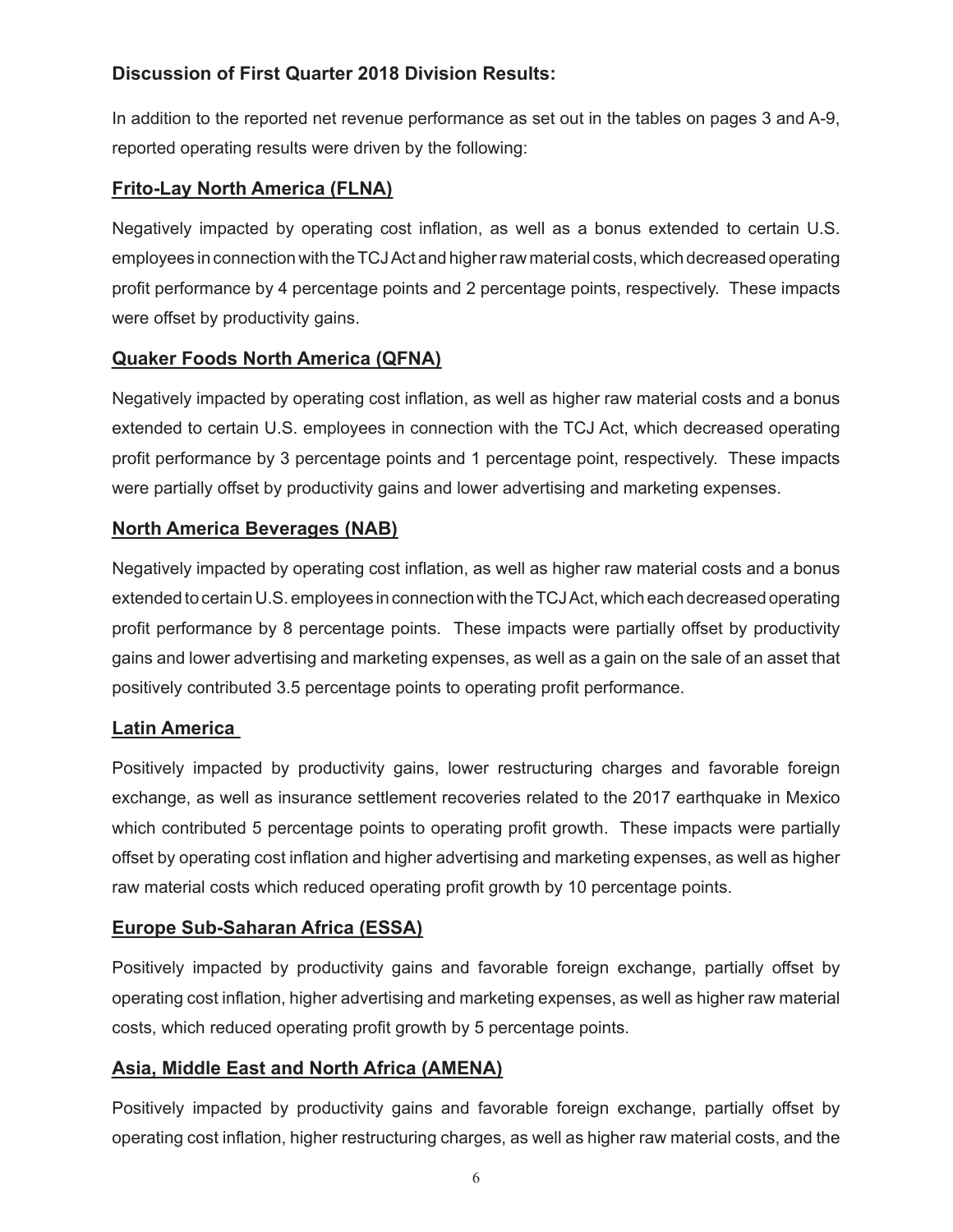impact of refranchising our beverage business in Jordan, which reduced operating profit growth by 3 percentage points and 2.5 percentage points, respectively.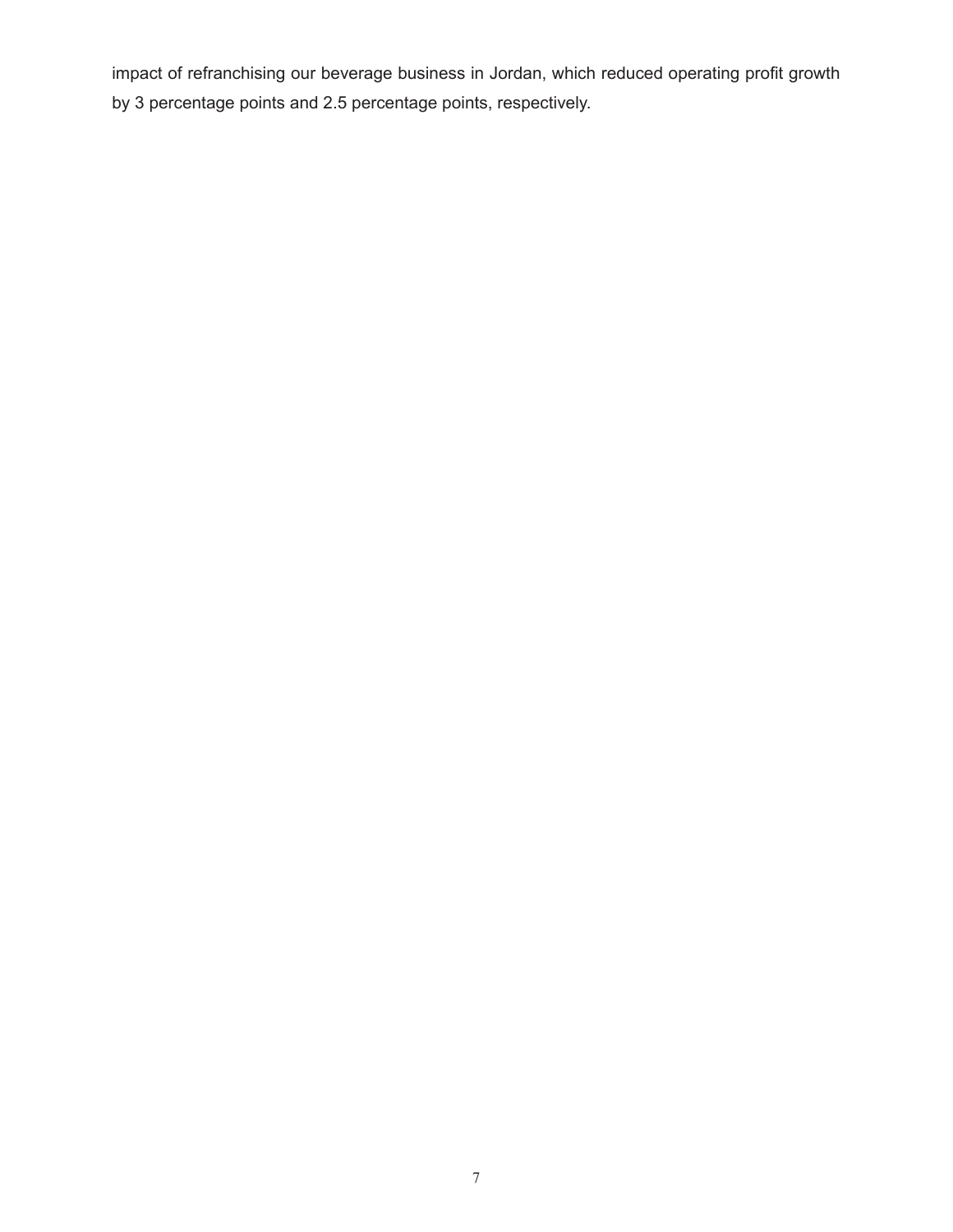### **2018 Guidance and Outlook**

The Company provides guidance on a non-GAAP basis as the Company cannot predict certain elements which are included in reported GAAP results, including the impact of foreign exchange translation and commodity mark-to-market impacts.

Consistent with its previous guidance for 2018, the Company expects:

- Full-year organic revenue growth to be at least in line with the 2017 growth rate of 2.3 percent.
- Based on current market consensus rates, foreign exchange translation to have a neutral impact on revenue and earnings per share.
- A core effective tax rate in the "low 20s," reflecting benefits of the TCJ Act.
- The benefit of the TCJ Act to be substantially reinvested in initiatives to benefit the Company's U.S.-based front line workforce and to otherwise increase the Company's capabilities.
- Core earnings per share of \$5.70, a 9 percent increase compared to 2017 core earnings per share of \$5.23.
- Approximately \$9 billion in cash from operating activities and free cash flow of approximately \$6 billion, which assumes net capital spending of approximately \$3.6 billion and a discretionary pension contribution of \$1.4 billion.
- Total cash returns to shareholders of approximately \$7 billion. Total dividends to shareholders are expected to be approximately \$5 billion and share repurchases are expected to be approximately \$2 billion.

### **Conference Call:**

At 7:45 a.m. (Eastern Time) today, the Company will host a conference call with investors and financial analysts to discuss first quarter 2018 results and the outlook for 2018. Further details will be accessible on the Company's website at www.pepsico.com/investors.

Contacts: Investors **Media** Media Jamie Caulfield **Carrie Ratner** Investor Relations Communications 914-253-3035 914-253-3817 jamie.caulfield@pepsico.com carrie.ratner@pepsico.com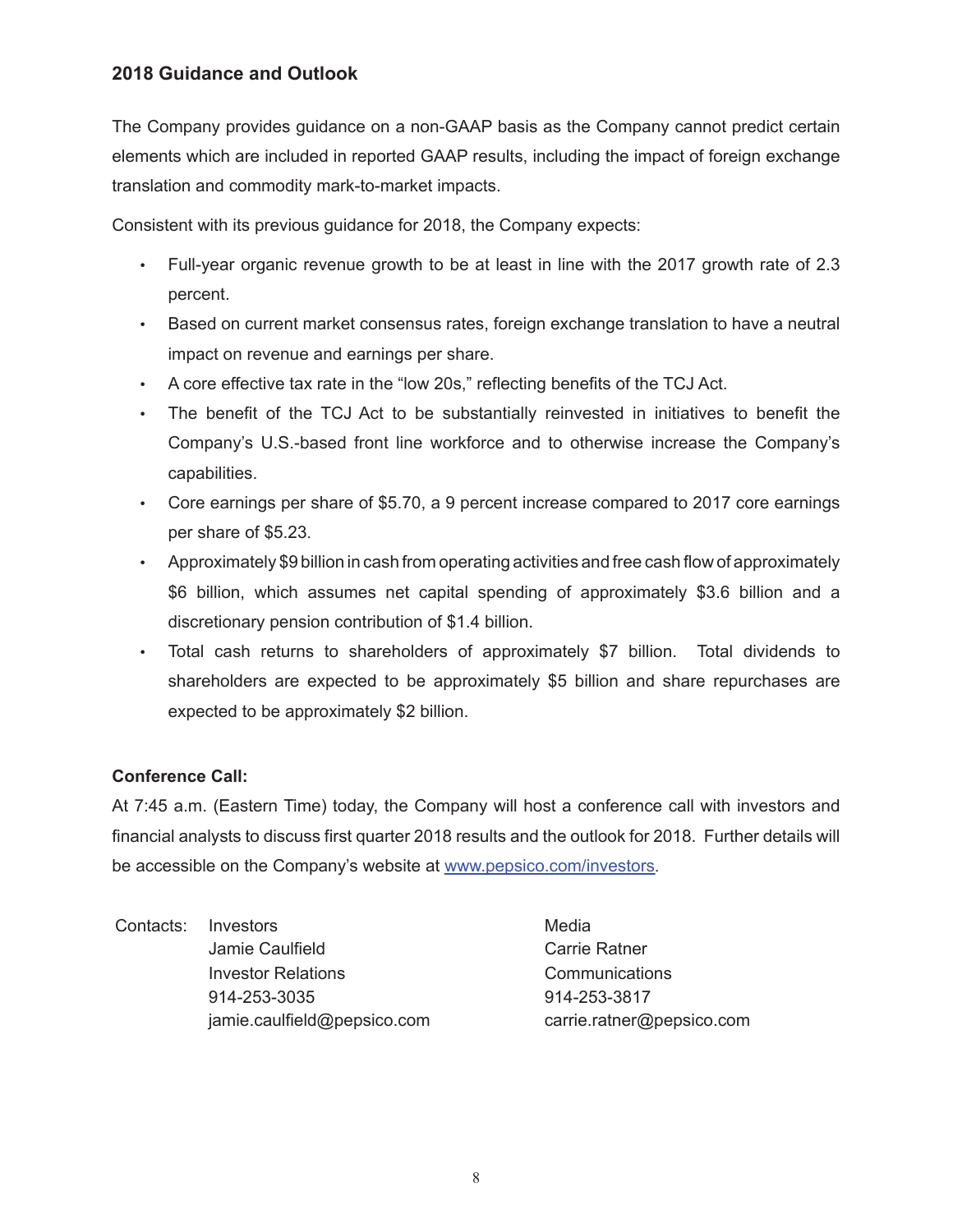#### **PepsiCo, Inc. and Subsidiaries Condensed Consolidated Statement of Income (in millions except per share amounts, unaudited)**

|                                                           |               |           |               | 12 Weeks Ended    |          |
|-----------------------------------------------------------|---------------|-----------|---------------|-------------------|----------|
|                                                           |               | 3/24/2018 |               | $3/25/2017^{(a)}$ | Change   |
| <b>Net Revenue</b>                                        | $\mathcal{S}$ | 12,562    | $\mathcal{S}$ | 12,049            | $4\%$    |
| Cost of sales                                             |               | 5,655     |               | 5,290             | $7\%$    |
| Gross profit                                              |               | 6,907     |               | 6,759             | $2\%$    |
| Selling, general and administrative expenses              |               | 5,100     |               | 4,896             | $4\%$    |
| <b>Operating Profit</b>                                   |               | 1,807     |               | 1,863             | $(3)\%$  |
| Other pension and retiree medical benefits income         |               | 75        |               | 70                | $8\%$    |
| Interest expense                                          |               | (294)     |               | (252)             | 16 %     |
| Interest income and other                                 |               | 69        |               | 40                | 72 %     |
| Income before income taxes                                |               | 1,657     |               | 1,721             | (4)%     |
| Provision for income taxes                                |               | 304       |               | 392               | $(22)\%$ |
| Net income                                                |               | 1,353     |               | 1,329             | $2\%$    |
| Less: Net income attributable to noncontrolling interests |               | 10        |               | 11                | (17)%    |
| <b>Net Income Attributable to PepsiCo</b>                 | \$            | 1,343     | <sup>\$</sup> | 1,318             | $2\%$    |
| <b>Diluted</b>                                            |               |           |               |                   |          |
| Net Income Attributable to PepsiCo per Common Share       | \$            | 0.94      | <sup>\$</sup> | 0.91              | $3\%$    |
| Weighted-average common shares outstanding                |               | 1,430     |               | 1,440             |          |
|                                                           |               |           |               |                   |          |
| Cash dividends declared per common share                  | $\mathbb{S}$  | 0.805     | <sup>\$</sup> | 0.7525            |          |

(a) Reflects the retrospective adoption of guidance requiring the presentation of non-service cost components of net periodic benefit cost below operating profit. The impact from retrospective adoption of this guidance resulted in an increase to cost of sales and selling, general and administrative expenses of \$4 million and \$66 million, respectively, and a corresponding increase to other pension and retiree medical benefits income below operating profit of \$70 million for the 12 weeks ended March 25, 2017. In addition, the impact of this guidance resulted in a decrease in operating profit of \$233 million for the year ended December 30, 2017. The changes described above had no impact on our consolidated net revenue, net interest expense, provision for income taxes, net income attributable to PepsiCo or earnings per share.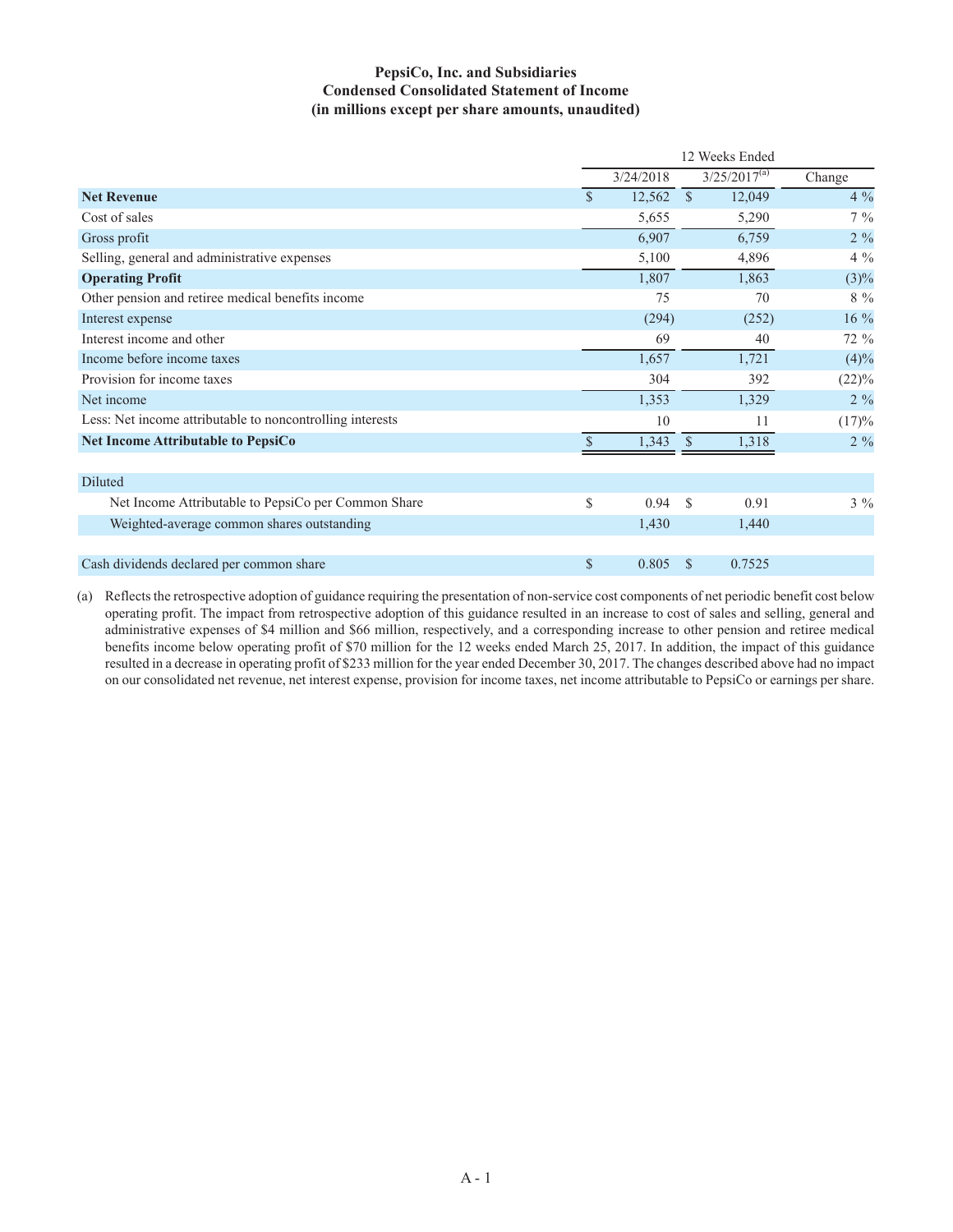#### **PepsiCo, Inc. and Subsidiaries Supplemental Financial Information (in millions and unaudited)**

|                                    |               | 12 Weeks Ended |               |                   |          |  |  |
|------------------------------------|---------------|----------------|---------------|-------------------|----------|--|--|
|                                    |               | 3/24/2018      |               | $3/25/2017^{(a)}$ | Change   |  |  |
| <b>Net Revenue</b>                 |               |                |               |                   |          |  |  |
| Frito-Lay North America            | \$            | 3,617          | <sup>\$</sup> | 3,499             | $3\%$    |  |  |
| Quaker Foods North America         |               | 601            |               | 598               | $-$ %    |  |  |
| North America Beverages            |               | 4,415          |               | 4,460             | (1)%     |  |  |
| Latin America                      |               | 1,224          |               | 1,077             | 14 %     |  |  |
| Europe Sub-Saharan Africa          |               | 1,668          |               | 1,445             | 15 %     |  |  |
| Asia, Middle East and North Africa |               | 1,037          |               | 970               | $7\%$    |  |  |
| <b>Total Net Revenue</b>           |               | 12,562         | <sup>\$</sup> | 12,049            | $4\%$    |  |  |
|                                    |               |                |               |                   |          |  |  |
| <b>Operating Profit</b>            |               |                |               |                   |          |  |  |
| Frito-Lay North America            | $\mathsf{\$}$ | 1,050          | <sup>S</sup>  | 1,050             | $-$ %    |  |  |
| Quaker Foods North America         |               | 155            |               | 163               | (5)%     |  |  |
| North America Beverages            |               | 388            |               | 501               | $(23)\%$ |  |  |
| Latin America                      |               | 189            |               | 133               | 42 %     |  |  |
| Europe Sub-Saharan Africa          |               | 118            |               | 96                | 23 %     |  |  |
| Asia, Middle East and North Africa |               | 187            |               | 171               | $10\%$   |  |  |
| Corporate Unallocated              |               | (280)          |               | (251)             | $12\%$   |  |  |
| <b>Total Operating Profit</b>      | \$            | 1,807          | S             | 1,863             | $(3)\%$  |  |  |

(a) Operating profit reflects the retrospective adoption of guidance requiring the presentation of non-service cost components of net periodic benefit cost below operating profit. The impact from retrospective adoption of this guidance resulted in an increase to cost of sales and selling, general and administrative expenses of \$4 million and \$66 million, respectively, and a corresponding increase to other pension and retiree medical benefits income below operating profit of \$70 million for the 12 weeks ended March 25, 2017.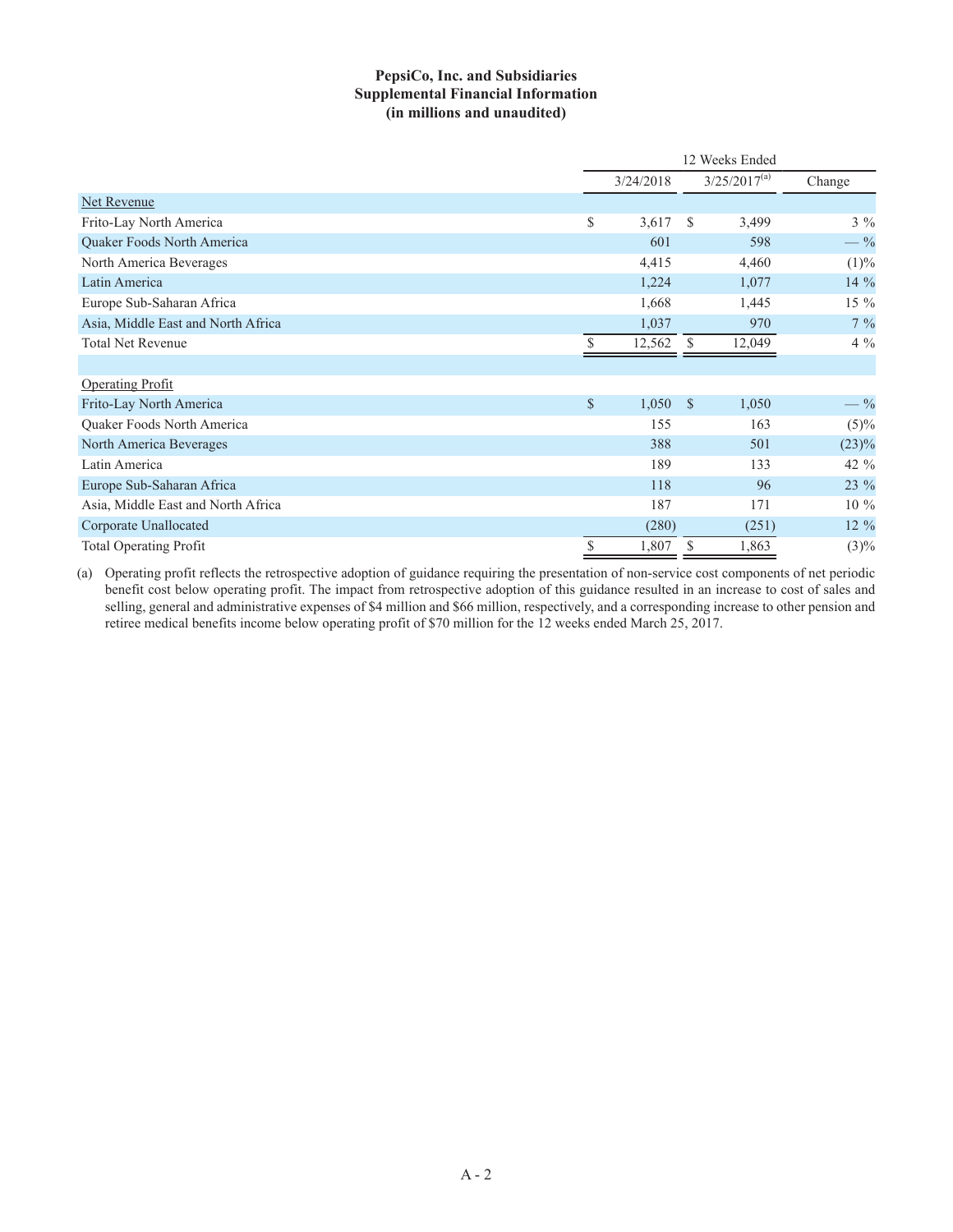#### **PepsiCo, Inc. and Subsidiaries Condensed Consolidated Statement of Cash Flows (in millions, unaudited)**

|                                                                                                                                                        |              | 12 Weeks Ended |              |                     |
|--------------------------------------------------------------------------------------------------------------------------------------------------------|--------------|----------------|--------------|---------------------|
|                                                                                                                                                        |              | 3/24/2018      |              | 3/25/2017           |
| <b>Operating Activities</b>                                                                                                                            |              |                |              |                     |
| Net income                                                                                                                                             | \$           | 1,353          | $\mathbb{S}$ | 1,329               |
| Depreciation and amortization                                                                                                                          |              | 496            |              | 477                 |
| Share-based compensation expense                                                                                                                       |              | 80             |              | 72                  |
| Restructuring and impairment charges                                                                                                                   |              | 12             |              | 27                  |
| Cash payments for restructuring charges                                                                                                                |              | (39)           |              | (7)                 |
| Pension and retiree medical plan expenses                                                                                                              |              | 46             |              | 44                  |
| Pension and retiree medical plan contributions                                                                                                         |              | (1,521)        |              | (79)                |
| Deferred income taxes and other tax charges and credits                                                                                                |              | 50             |              | 129                 |
| Change in assets and liabilities:                                                                                                                      |              |                |              |                     |
| Accounts and notes receivable                                                                                                                          |              | (162)          |              | (128)               |
| Inventories                                                                                                                                            |              | (383)          |              | (513)               |
| Prepaid expenses and other current assets                                                                                                              |              | (347)          |              | (299)               |
| Accounts payable and other current liabilities                                                                                                         |              | (1,050)        |              | (1,386)             |
| Income taxes payable                                                                                                                                   |              | 178            |              | 172                 |
| Other, net                                                                                                                                             |              | (22)           |              | (31)                |
| <b>Net Cash Used for Operating Activities</b>                                                                                                          |              | (1, 309)       |              | (193)               |
|                                                                                                                                                        |              |                |              |                     |
| <b>Investing Activities</b>                                                                                                                            |              |                |              |                     |
| Capital spending                                                                                                                                       |              | (352)          |              | (317)               |
| Sales of property, plant and equipment                                                                                                                 |              | 9              |              | 12                  |
| Acquisitions and investments in noncontrolled affiliates                                                                                               |              | (36)           |              | (36)                |
| Divestitures                                                                                                                                           |              | 42             |              | 41                  |
| Short-term investments, by original maturity:                                                                                                          |              |                |              |                     |
| More than three months - purchases                                                                                                                     |              | (3, 416)       |              | (3,436)             |
| More than three months - maturities                                                                                                                    |              | 4,609          |              | 3,866               |
| More than three months - sales                                                                                                                         |              | 533            |              | 138                 |
| Three months or less, net                                                                                                                              |              | 7              |              |                     |
|                                                                                                                                                        |              |                |              |                     |
| Other investing, net                                                                                                                                   |              |                |              | $\mathbf{1}$<br>269 |
| <b>Net Cash Provided by Investing Activities</b>                                                                                                       |              | 1,396          |              |                     |
| <b>Financing Activities</b>                                                                                                                            |              |                |              |                     |
|                                                                                                                                                        |              |                |              |                     |
| Payments of long-term debt                                                                                                                             |              |                |              | (752)               |
| Short-term borrowings, by original maturity:                                                                                                           |              |                |              |                     |
| More than three months - proceeds                                                                                                                      |              |                |              | 28                  |
| More than three months - payments                                                                                                                      |              | (1)            |              |                     |
| Three months or less, net                                                                                                                              |              | 4,291          |              | 2,396               |
| Cash dividends paid                                                                                                                                    |              | (1,160)        |              | (1,098)             |
| Share repurchases - common                                                                                                                             |              | (493)          |              | (444)               |
| Share repurchases - preferred                                                                                                                          |              | (2)            |              | (1)                 |
| Proceeds from exercises of stock options                                                                                                               |              | 125            |              | 245                 |
| Withholding tax payments on restricted stock units (RSUs), performance stock units (PSUs) and PepsiCo<br>equity performance units (PEPunits) converted |              | (76)           |              | (116)               |
| Other financing                                                                                                                                        |              | (2)            |              | (1)                 |
| <b>Net Cash Provided by Financing Activities</b>                                                                                                       |              | 2,682          |              | 257                 |
| Effect of exchange rate changes on cash and cash equivalents and restricted cash                                                                       |              | 49             |              | 43                  |
| Net Increase in Cash and Cash Equivalents and Restricted Cash                                                                                          |              | 2,818          |              | 376                 |
| Cash and Cash Equivalents and Restricted Cash, Beginning of Year                                                                                       |              | 10,657         |              | 9,169               |
| Cash and Cash Equivalents and Restricted Cash, End of Period                                                                                           | $\mathbb{S}$ | 13,475 \$      |              | 9,545               |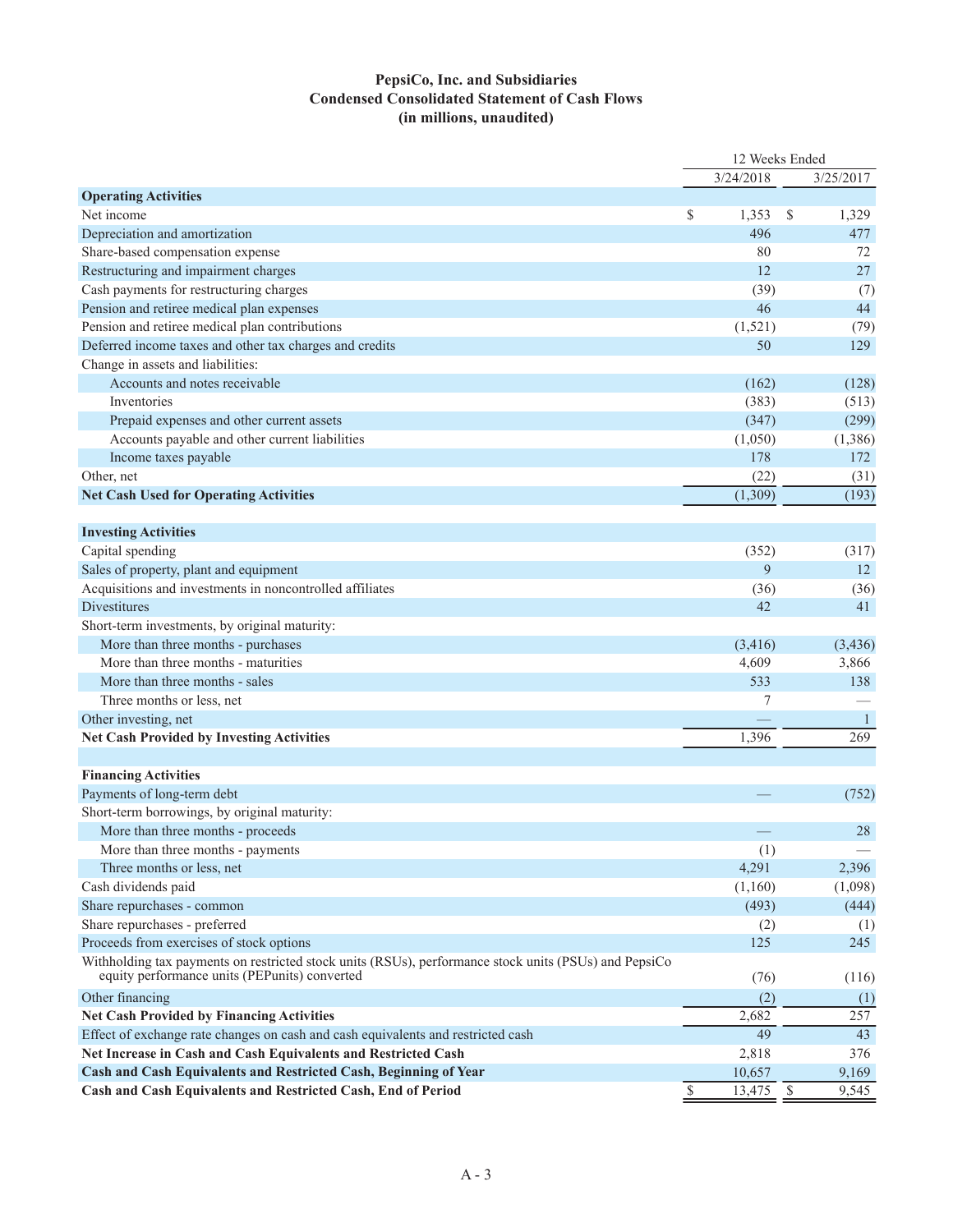#### **PepsiCo, Inc. and Subsidiaries Condensed Consolidated Balance Sheet (in millions except per share amounts)**

|                                                                                                                                                                      |                          | (unaudited)<br>3/24/2018 |               | 12/30/2017 |
|----------------------------------------------------------------------------------------------------------------------------------------------------------------------|--------------------------|--------------------------|---------------|------------|
| <b>ASSETS</b>                                                                                                                                                        |                          |                          |               |            |
| <b>Current Assets</b>                                                                                                                                                |                          |                          |               |            |
| Cash and cash equivalents                                                                                                                                            | \$                       | 13,443                   | $\mathcal{S}$ | 10,610     |
| Short-term investments                                                                                                                                               |                          | 7,167                    |               | 8,900      |
| Accounts and notes receivable, net                                                                                                                                   |                          | 7,171                    |               | 7,024      |
| Inventories:                                                                                                                                                         |                          |                          |               |            |
| Raw materials and packaging                                                                                                                                          |                          | 1,406                    |               | 1,344      |
| Work-in-process                                                                                                                                                      |                          | 200                      |               | 167        |
| Finished goods                                                                                                                                                       |                          | 1,729                    |               | 1,436      |
|                                                                                                                                                                      |                          | 3,335                    |               | 2,947      |
| Prepaid expenses and other current assets                                                                                                                            |                          | 1,931                    |               | 1,546      |
| <b>Total Current Assets</b>                                                                                                                                          |                          | 33,047                   |               | 31,027     |
| Property, plant and equipment, net                                                                                                                                   |                          | 17,141                   |               | 17,240     |
| Amortizable intangible assets, net                                                                                                                                   |                          | 1,252                    |               | 1,268      |
| Goodwill                                                                                                                                                             |                          | 14,795                   |               | 14,744     |
| Other nonamortizable intangible assets                                                                                                                               |                          | 12,591                   |               | 12,570     |
| <b>Nonamortizable Intangible Assets</b>                                                                                                                              |                          | 27,386                   |               | 27,314     |
| <b>Investments in Noncontrolled Affiliates</b>                                                                                                                       |                          | 2,115                    |               | 2,042      |
| <b>Other Assets</b>                                                                                                                                                  |                          | 946                      |               | 913        |
| <b>Total Assets</b>                                                                                                                                                  | \$                       | 81,887                   | - \$          | 79,804     |
|                                                                                                                                                                      |                          |                          |               |            |
| <b>LIABILITIES AND EQUITY</b>                                                                                                                                        |                          |                          |               |            |
| <b>Current Liabilities</b>                                                                                                                                           |                          |                          |               |            |
| Short-term debt obligations                                                                                                                                          | \$                       | 11,600                   | $\mathcal{S}$ | 5,485      |
| Accounts payable and other current liabilities                                                                                                                       |                          | 14,285                   |               | 15,017     |
| <b>Total Current Liabilities</b>                                                                                                                                     |                          | 25,885                   |               | 20,502     |
| <b>Long-Term Debt Obligations</b>                                                                                                                                    |                          | 31,931                   |               | 33,796     |
| <b>Other Liabilities</b>                                                                                                                                             |                          | 9,855                    |               | 11,283     |
| <b>Deferred Income Taxes</b>                                                                                                                                         |                          | 3,231                    |               | 3,242      |
| <b>Total Liabilities</b>                                                                                                                                             |                          | 70,902                   |               | 68,823     |
|                                                                                                                                                                      |                          |                          |               |            |
| Commitments and contingencies                                                                                                                                        |                          |                          |               |            |
|                                                                                                                                                                      |                          |                          |               |            |
| Preferred Stock, no par value                                                                                                                                        |                          |                          |               | 41         |
| <b>Repurchased Preferred Stock</b>                                                                                                                                   |                          |                          |               | (197)      |
| PepsiCo Common Shareholders' Equity                                                                                                                                  |                          |                          |               |            |
| Common stock, par value $1^2/3$ g per share (authorized 3,600 shares; issued, net of repurchased common<br>stock at par value: 1,419 and 1,420 shares, respectively) |                          | 24                       |               | 24         |
| Capital in excess of par value                                                                                                                                       |                          | 3,866                    |               | 3,996      |
| Retained earnings                                                                                                                                                    |                          | 52,726                   |               | 52,839     |
| Accumulated other comprehensive loss                                                                                                                                 |                          | (12, 717)                |               | (13, 057)  |
| Repurchased common stock, in excess of par value (448 and 446 shares, respectively)                                                                                  |                          | (33,016)                 |               | (32, 757)  |
| <b>Total PepsiCo Common Shareholders' Equity</b>                                                                                                                     |                          | 10,883                   |               | 11,045     |
| Noncontrolling interests                                                                                                                                             |                          | 102                      |               | 92         |
| <b>Total Equity</b>                                                                                                                                                  |                          | 10,985                   |               | 10,981     |
| <b>Total Liabilities and Equity</b>                                                                                                                                  | $\overline{\mathcal{S}}$ | $81,887$ \$              |               | 79,804     |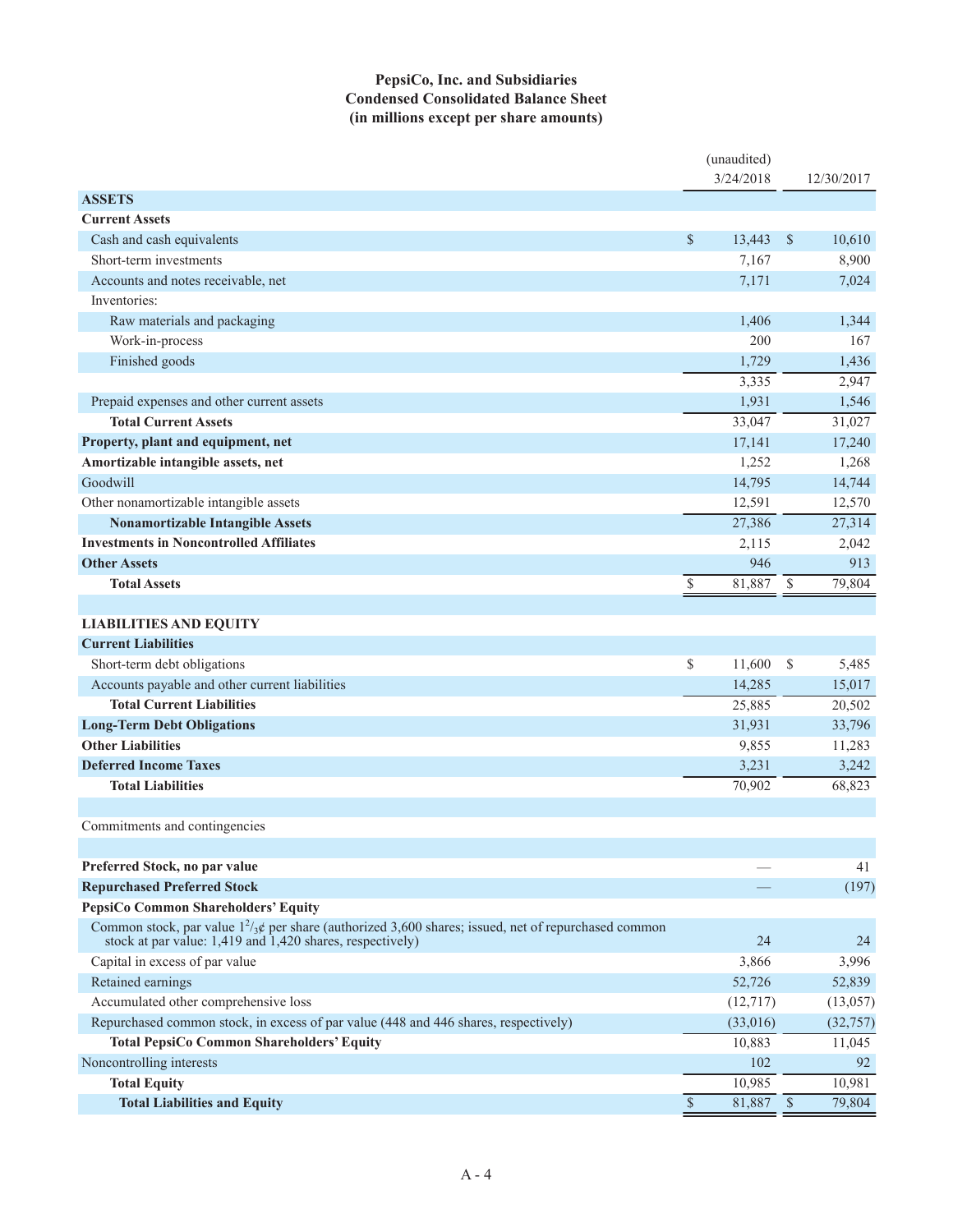### **PepsiCo, Inc. and Subsidiaries Supplemental Share-Based Compensation Data (in millions except dollar amounts, unaudited)**

|                                                                             | 12 Weeks Ended |               |                |
|-----------------------------------------------------------------------------|----------------|---------------|----------------|
|                                                                             | 3/24/2018      |               | 3/25/2017      |
| <b>Beginning Net Shares Outstanding</b>                                     | 1,420          |               | 1,428          |
| Options Exercised, RSUs, PSUs and PEPunits Converted                        | 3              |               | 6              |
| <b>Shares Repurchased</b>                                                   | (5)            |               | (4)            |
| Shares issued in connection with preferred stock conversion to common stock | 1              |               |                |
| <b>Ending Net Shares Outstanding</b>                                        | 1,419          |               | 1,430          |
|                                                                             |                |               |                |
| Weighted Average Basic                                                      | 1,420          |               | 1,428          |
| Dilutive Securities:                                                        |                |               |                |
| Options                                                                     | 6              |               | $\tau$         |
| RSUs, PSUs, PEPunits and Other                                              | 4              |               | 4              |
| <b>ESOP Convertible Preferred Stock</b>                                     |                |               | 1              |
| Weighted Average Diluted                                                    | 1,430          |               | 1,440          |
|                                                                             |                |               |                |
| Average Share Price for the Period                                          | \$<br>114.12   | <sup>\$</sup> | 106.86         |
| Growth versus Prior Year                                                    | 7%             |               | 8%             |
|                                                                             |                |               |                |
| <b>Options Outstanding</b>                                                  | 18             |               | 22             |
| Options in the Money                                                        | 18             |               | 21             |
| Dilutive Shares from Options                                                | 6              |               | $\tau$         |
| Dilutive Shares From Options as a % of Options in the Money                 | 32%            |               | 34%            |
|                                                                             |                |               |                |
| Average Exercise Price of Options in the Money                              | \$<br>77.19    | \$            | 70.32          |
|                                                                             |                |               |                |
| RSUs, PSUs, PEPunits and Other Outstanding                                  | 8              |               | 8              |
| Dilutive Shares from RSUs, PSUs, PEPunits and Other                         | 4              |               | $\overline{4}$ |
|                                                                             |                |               |                |
| Weighted-Average Grant-Date Fair Value of RSUs and PSUs Outstanding         | \$<br>105.14   | <sup>S</sup>  | 101.86         |
| Weighted-Average Grant-Date Fair Value of PEPunits Outstanding              | \$             | \$            | 68.94          |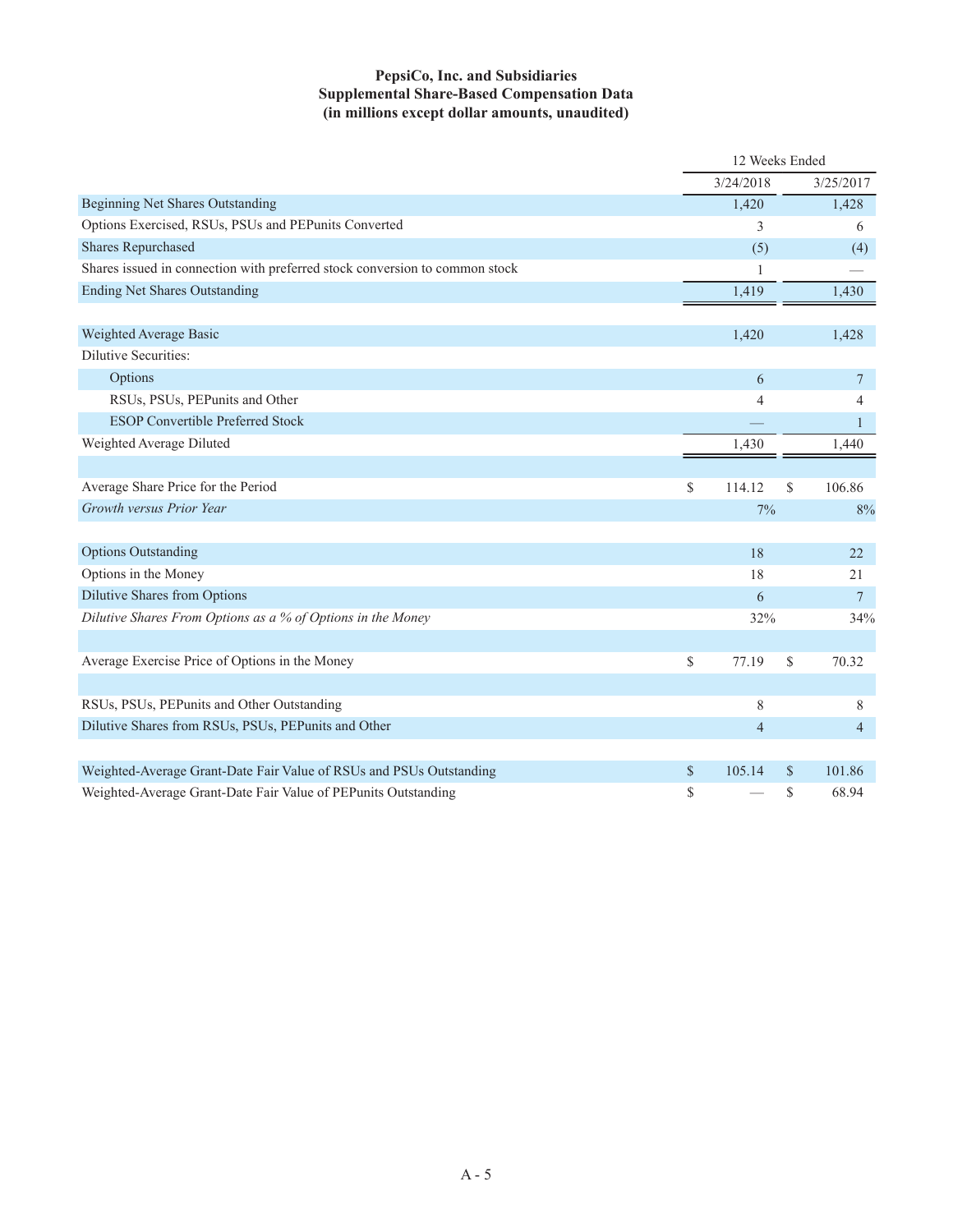#### **Non-GAAP Measures**

In discussing financial results and guidance, the Company refers to the following measures which are not in accordance with U.S. Generally Accepted Accounting Principles (GAAP): division operating profit, core results, core constant currency results, free cash flow, free cash flow excluding certain items, and organic results. We use these non-GAAP financial measures internally to make operating and strategic decisions, including the preparation of our annual operating plan, evaluation of our overall business performance and as a factor in determining compensation for certain employees. We believe presenting non-GAAP financial measures provides additional information to facilitate comparison of our historical operating results and trends in our underlying operating results, and provides additional transparency on how we evaluate our business. We also believe presenting these measures allows investors to view our performance using the same measures that we use in evaluating our financial and business performance and trends.

We consider quantitative and qualitative factors in assessing whether to adjust for the impact of items that may be significant or that could affect an understanding of our ongoing financial and business performance or trends. Examples of items for which we may make adjustments include: amounts related to mark-to-market gains or losses (non-cash); charges related to restructuring programs; charges or adjustments related to the enactment of new laws, rules or regulations, such as significant tax law changes; gains or losses associated with mergers, acquisitions, divestitures and other structural changes; debt redemptions; pension and retiree medical related items; amounts related to the resolution of tax positions; asset impairments (non-cash); and remeasurements of net monetary assets. See below for a description of adjustments to our U.S. GAAP financial measures included herein.

Non-GAAP information should be considered as supplemental in nature and is not meant to be considered in isolation or as a substitute for the related financial information prepared in accordance with U.S. GAAP. In addition, our non-GAAP financial measures may not be the same as or comparable to similar non-GAAP measures presented by other companies.

#### **Glossary**

We use the following definitions when referring to our non-GAAP financial measures, which may not be the same as or comparable to similar measures presented by other companies:

Acquisitions and divestitures: All mergers and acquisitions activity, including the impact of acquisitions, divestitures and changes in ownership or control in consolidated subsidiaries and nonconsolidated equity investees.

Beverage volume: Volume shipped to retailers and independent distributors from both PepsiCo and our bottlers.

Constant currency: Financial results assuming constant foreign currency exchange rates used for translation based on the rates in effect for the comparable prior-year period. In order to compute our constant currency results, we multiply or divide, as appropriate, our current year U.S. dollar results by the current year average foreign exchange rates and then multiply or divide, as appropriate, those amounts by the prior year average foreign exchange rates.

Core: Core results are non-GAAP financial measures which exclude certain items from our historical results. For the periods presented, core results exclude the following items:

#### *Commodity mark-to-market net impact*

Change in market value for commodity derivatives that we purchase to mitigate the volatility in costs of energy and raw materials that we consume. The market value is determined based on average prices on national exchanges and recently reported transactions in the marketplace.

In the 12 weeks ended March 24, 2018, we recognized \$31 million of mark-to-market net losses on commodity derivatives in corporate unallocated expenses. In the 12 weeks ended March 25, 2017, we recognized \$14 million of mark-to-market net losses on commodity derivatives in corporate unallocated expenses. In the year ended December 30, 2017, we recognized \$15 million of mark-to-market net gains on commodity derivatives in corporate unallocated expenses. We centrally manage commodity derivatives on behalf of our divisions. These commodity derivatives include agricultural products, energy and metals. Commodity derivatives that do not qualify for hedge accounting treatment are marked to market each period with the resulting gains and losses recorded in corporate unallocated expenses as either cost of sales or selling, general and administrative expenses, depending on the underlying commodity. These gains and losses are subsequently reflected in division results when the divisions recognize the cost of the underlying commodity in operating profit.

#### *Restructuring and impairment charges*

### *2014 Multi-Year Productivity Plan*

In the 12 weeks ended March 24, 2018, we incurred restructuring charges of \$12 million (\$8 million in selling, general and administrative expenses and \$4 million in other pension and retiree medical benefits income) in conjunction with the multi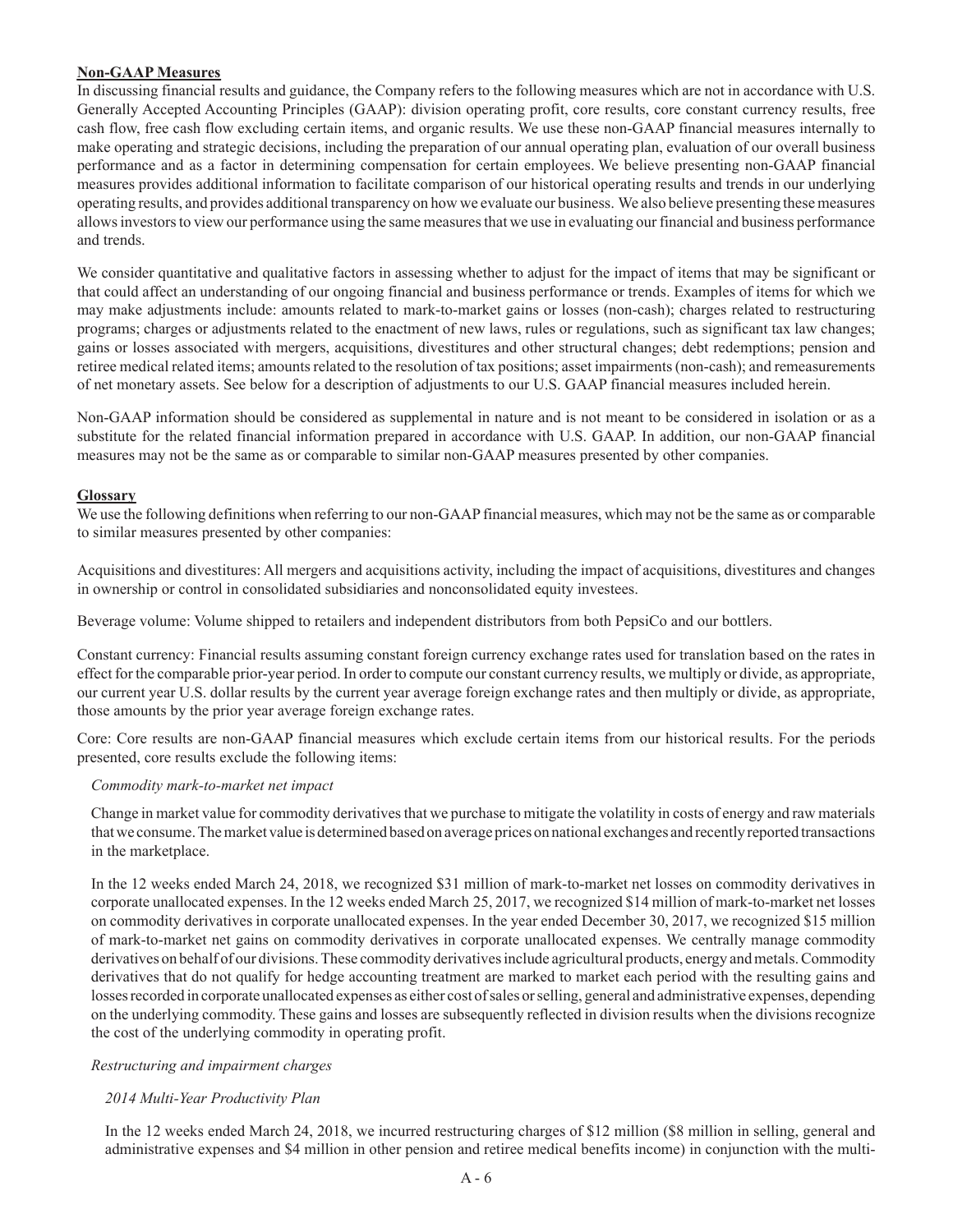year productivity plan we publicly announced in 2014 (2014 Productivity Plan). In the 12 weeks ended March 25, 2017, we incurred restructuring charges of \$27 million (\$26 million in selling, general and administrative expenses and \$1 million in other pension and retiree medical benefits income) in conjunction with our 2014 Productivity Plan. In the year ended December 30, 2017, we incurred restructuring charges of \$295 million (\$229 million in selling, general and administrative expenses and \$66 million in other pension and retiree medical benefits income) in conjunction with our 2014 Productivity Plan. The 2014 Productivity Plan includes the next generation of productivity initiatives that we believe will strengthen our beverage, food and snack businesses by: accelerating our investment in manufacturing automation; further optimizing our global manufacturing footprint, including closing certain manufacturing facilities; re-engineering our go-to-market systems in developed markets; expanding shared services; and implementing simplified organization structures to drive efficiency. To build on the 2014 Productivity Plan, in the fourth quarter of 2017, we expanded and extended the program through the end of 2019 to take advantage of additional opportunities within the initiatives described above to further strengthen our beverage, food and snack businesses.

#### *Provisional net tax expense related to the Tax Cuts and Jobs Act (TCJ Act)*

During the fourth quarter of 2017, the TCJ Act was enacted in the United States. Among its many provisions, the TCJ Act imposed a mandatory one-time transition tax on undistributed international earnings and reduced the U.S. corporate income tax rate from 35% to 21%, effective January 1, 2018. As a result of the enactment of the TCJ Act, we recognized a provisional transition tax expense of \$1 million in the first quarter of 2018, in addition to the provisional net tax expense of \$2.5 billion recognized in the fourth quarter of 2017.

The changes in the TCJ Act are broad and complex and we continue to examine the impact the TCJ Act may have on our business and financial results. The recorded impact of the TCJ Act is provisional and the final amount may differ from the above estimates, possibly materially, due to, among other things, changes in estimates, interpretations and assumptions we have made, changes in Internal Revenue Service interpretations, the issuance of new guidance, legislative actions, changes in accounting standards or related interpretations in response to the TCJ Act and future actions by states within the United States that have not currently adopted the TCJ Act.

Division operating profit: The aggregation of the operating profit for each of our reportable segments, which excludes the impact of corporate unallocated expenses.

Effective net pricing: Reflects the year-over-year impact of discrete pricing actions, sales incentive activities and mix resulting from selling varying products in different package sizes and in different countries.

Free cash flow: Net cash provided by operating activities less capital spending, plus sales of property, plant and equipment. Since net capital spending is essential to our product innovation initiatives and maintaining our operational capabilities, we believe that it is a recurring and necessary use of cash. As such, we believe investors should also consider net capital spending when evaluating our cash from operating activities.

Free cash flow is used by us primarily for financing activities, including debt repayments, dividends and share repurchases. Free cash flow is not a measure of cash available for discretionary expenditures since we have certain non-discretionary obligations such as debt service that are not deducted from the measure.

Free cash flow excluding certain items: Free cash flow, excluding payments related to restructuring charges, discretionary pension and retiree medical contributions and the related net cash tax benefits. As free cash flow excluding certain items is an important measure used to monitor our cash flow performance, we believe this non-GAAP measure provides investors additional useful information when evaluating our cash from operating activities. See below for a reconciliation of this non-GAAP financial measure to the most directly comparable financial measure in accordance with U.S. GAAP (operating cash flow). In future years, we expect this measure to exclude payments related to the provisional mandatory transition tax liability of approximately \$5 billion, which we currently expect to be paid over the period 2019 to 2026 under the provisions of the TCJ Act.

Net capital spending: Capital spending less cash proceeds from sales of property, plant and equipment.

Organic: A measure that adjusts for impacts of acquisitions, divestitures and other structural changes and foreign exchange translation. Additionally, our fiscal 2018 reported results reflect the accounting policy election taken in conjunction with the adoption of the revenue recognition guidance to exclude from net revenue and cost of sales all sales, use, value-added and certain excise taxes assessed by governmental authorities on revenue-producing transactions not already excluded. Our 2018 fiscal year organic revenue growth will exclude the impact of approximately \$75 million of these taxes previously recognized in net revenue.

Raw material costs: Raw materials include the principal ingredients we use in our beverage, food and snack products, our key packaging materials and energy costs.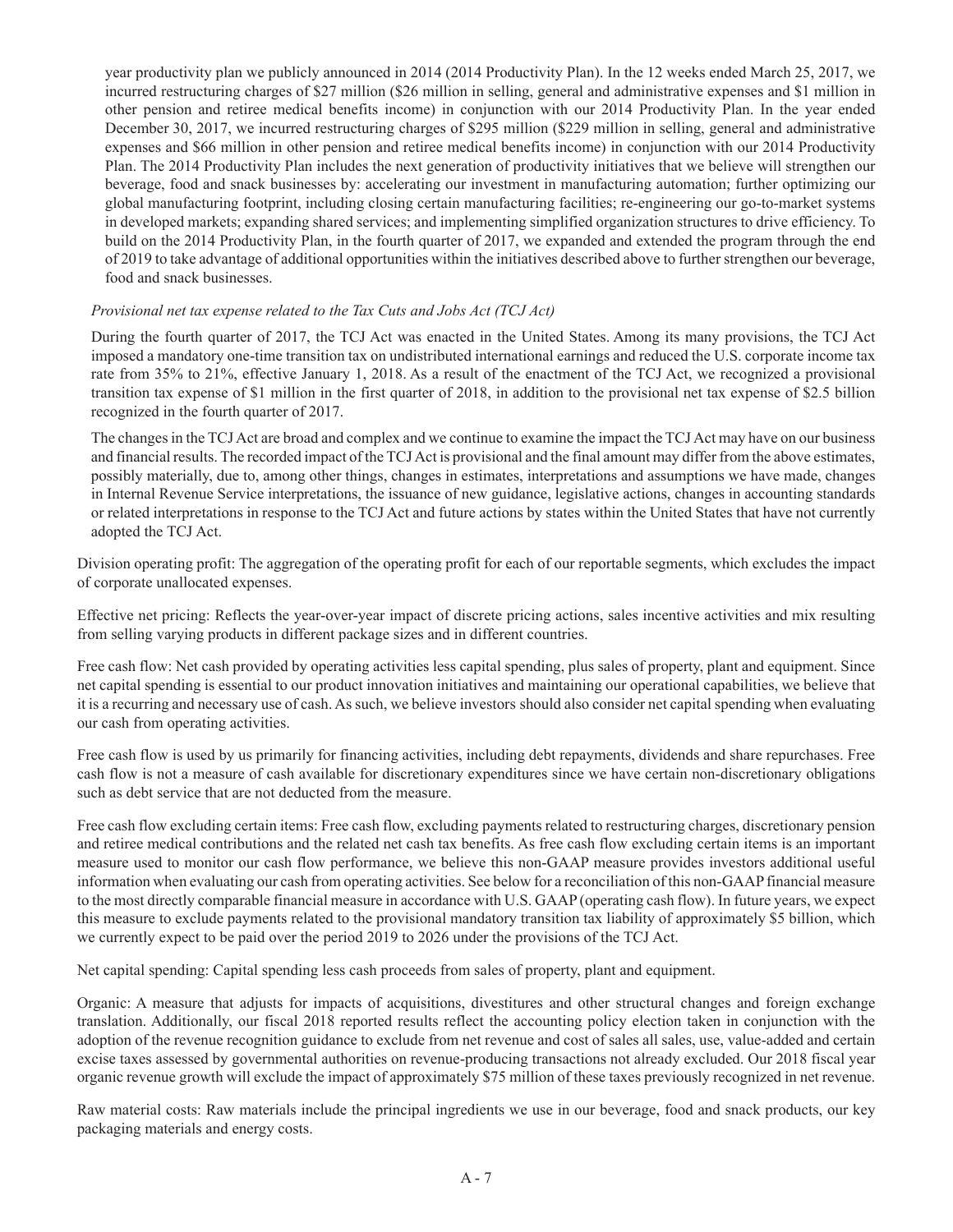#### *2018 guidance*

Our 2018 organic revenue growth guidance excludes the impact of acquisitions, divestitures and other structural changes, sales and certain other taxes and foreign exchange translation. Our 2018 core tax rate guidance and 2018 core constant currency EPS growth guidance exclude the commodity mark-to-market net impact included in corporate unallocated expenses and restructuring and impairment charges. Our 2018 core constant currency EPS growth guidance also excludes the impact of foreign exchange translation. We are unable to reconcile our full year projected 2018 organic revenue growth to our full year projected 2018 reported net revenue growth because we are unable to predict the 2018 impact of foreign exchange due to the unpredictability of future changes in foreign exchange rates and because we are unable to predict the occurrence or impact of any acquisitions, divestitures or other structural changes. We are also not able to reconcile our full year projected 2018 core tax rate to our full year projected 2018 reported tax rate and our full year projected 2018 core constant currency EPS growth to our full year projected 2018 reported EPS growth because we are unable to predict the 2018 impact of foreign exchange or the mark-to-market net impact on commodity derivatives due to the unpredictability of future changes in foreign exchange rates and commodity prices. Therefore, we are unable to provide a reconciliation of these measures.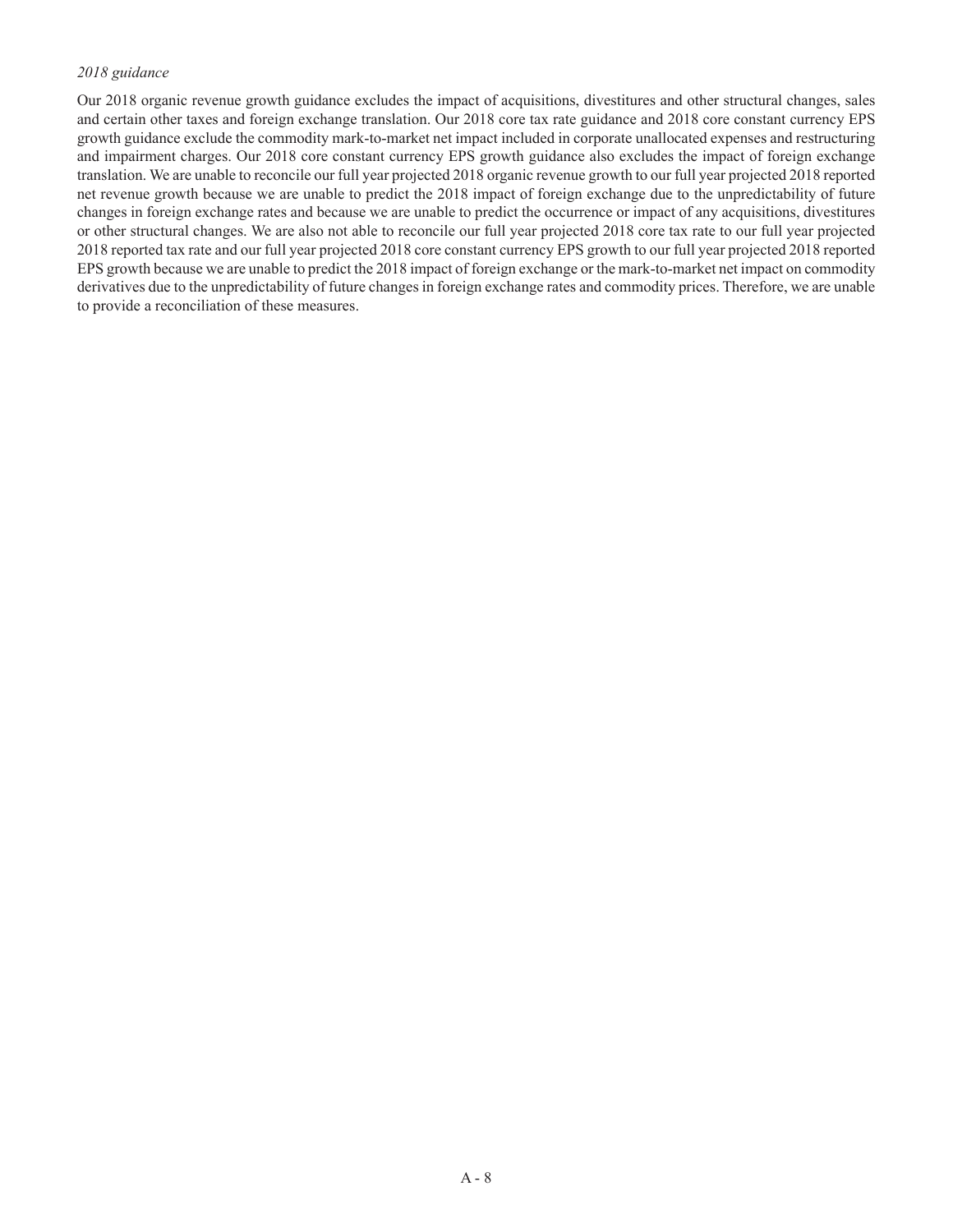#### **PepsiCo, Inc. and Subsidiaries Reconciliation of GAAP and Non-GAAP Information Organic Revenue Growth Rates 12 Weeks Ended March 24, 2018 (unaudited)**

|                                     |        |                          |                                    |                                                                     |                                                 | GAAP<br>Measure             | Non-GAAP<br>Measure            |
|-------------------------------------|--------|--------------------------|------------------------------------|---------------------------------------------------------------------|-------------------------------------------------|-----------------------------|--------------------------------|
|                                     |        |                          | Percent Impact                     |                                                                     |                                                 | Reported<br>% Change        | Organic<br>$%$ Change $^{(a)}$ |
| Net Revenue Year over Year % Change | Volume | Effective<br>net pricing | Foreign<br>exchange<br>translation | Acquisitions and<br>divestitures and<br>other structural<br>changes | Sales and certain<br>other taxes <sup>(b)</sup> | 12 Weeks Ended<br>3/24/2018 | 12 Weeks Ended<br>3/24/2018    |
| Frito-Lay North America             |        |                          |                                    |                                                                     |                                                 |                             |                                |
| Quaker Foods North America          |        | (0.5)                    | 0.5                                |                                                                     |                                                 |                             |                                |
| North America Beverages             | (3)    |                          | __                                 |                                                                     |                                                 | (1)                         | (2)                            |
| Latin America                       |        |                          | $\overline{4}$                     |                                                                     |                                                 | 14                          | 9                              |
| Europe Sub-Saharan Africa           |        |                          | 10                                 |                                                                     |                                                 | 15                          | 6                              |
| Asia, Middle East and North Africa  |        |                          | $\overline{4}$                     | (2)                                                                 | (1.5)                                           |                             | 6                              |
| Total PepsiCo                       |        |                          |                                    |                                                                     |                                                 |                             |                                |

(a) Organic percent change is a financial measure that is not in accordance with GAAP and is calculated by excluding the impact of foreign exchange translation, acquisitions, divestitures and other structural changes *and sales and certain other taxes from reported growth.* 

*(b) Represents the impact of the exclusion from net revenue of prior year sales, use, value-added and certain excise taxes assessed by governmental authorities on revenue-producing transactions that were not already excluded based on the accounting policy election taken in conjunction with the adoption of the revenue recognition guidance.*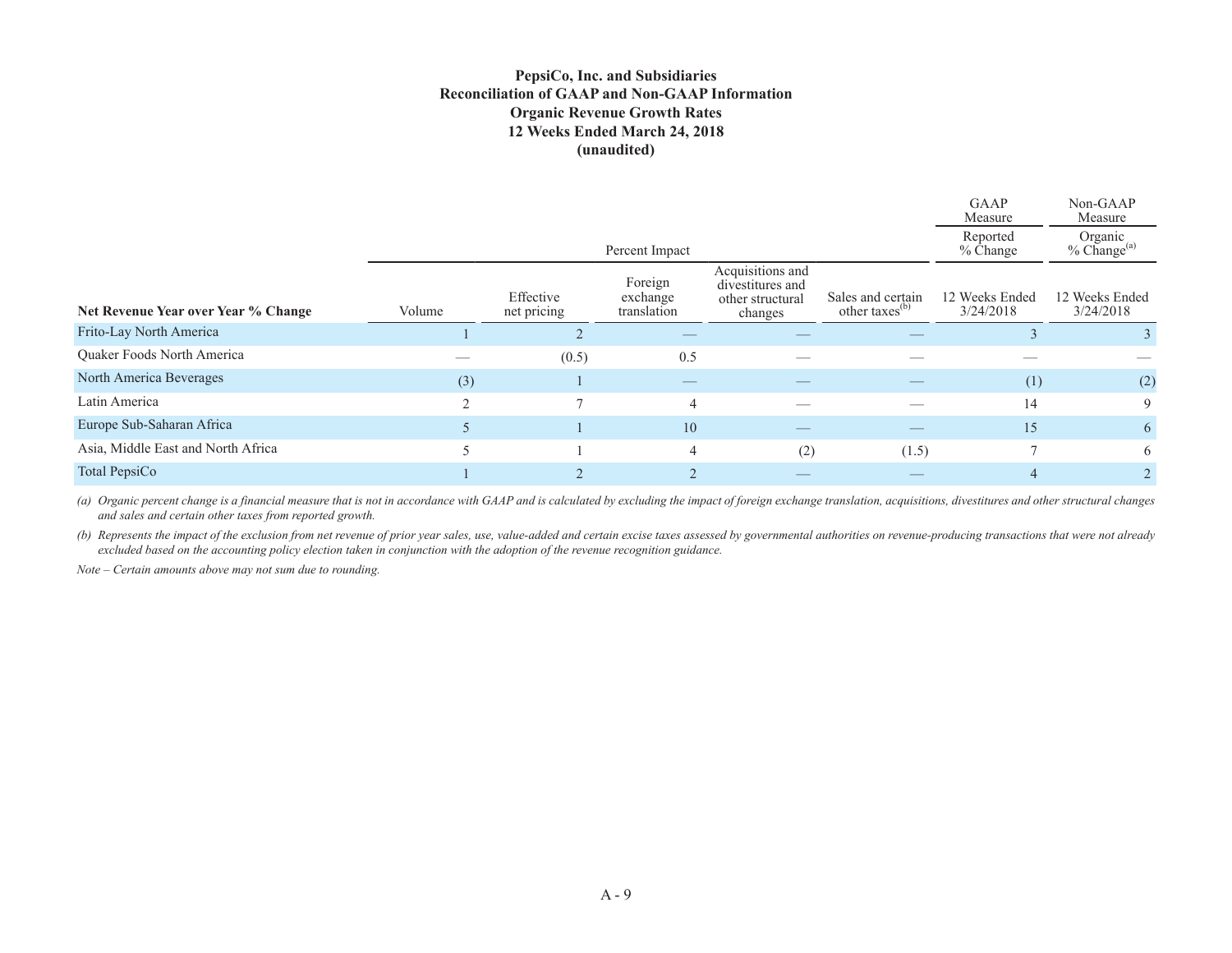#### **PepsiCo, Inc. and Subsidiaries Reconciliation of GAAP and Non-GAAP Information (cont.) Year over Year Growth Rates 12 Weeks Ended March 24, 2018 (unaudited)**

|                                                                  | GAAP<br>Measure             |                                                 |                                                              |                                                                                      | Non-GAAP<br>Measure                           |                                    | Non-GAAP<br>Measure         |
|------------------------------------------------------------------|-----------------------------|-------------------------------------------------|--------------------------------------------------------------|--------------------------------------------------------------------------------------|-----------------------------------------------|------------------------------------|-----------------------------|
|                                                                  | Reported<br>% Change        | Percent Impact of Items Affecting Comparability | Core <sup>(a)</sup><br>% Change                              | Percent<br>Impact of                                                                 | Core Constant<br>$Currency^{(a)}$<br>% Change |                                    |                             |
| <b>Operating Profit Year over Year % Change</b>                  | 12 Weeks Ended<br>3/24/2018 | Commodity<br>mark-to-market<br>net impact       | Restructuring<br>and<br>impairment<br>charges <sup>(b)</sup> | Provisional net<br>tax expense<br>12 Weeks Ended<br>related to the<br><b>TCJ</b> Act |                                               | Foreign<br>exchange<br>translation | 12 Weeks Ended<br>3/24/2018 |
| Frito-Lay North America                                          |                             |                                                 |                                                              |                                                                                      |                                               |                                    |                             |
| Quaker Foods North America                                       | (5)                         |                                                 |                                                              |                                                                                      | (5)                                           |                                    | (5)                         |
| North America Beverages                                          | (23)                        |                                                 |                                                              |                                                                                      | (22)                                          |                                    | (22)                        |
| Latin America                                                    | 42                          |                                                 | (16)                                                         |                                                                                      | 27                                            | (10)                               | 17                          |
| Europe Sub-Saharan Africa                                        | 23                          |                                                 | (1)                                                          |                                                                                      | 21                                            | (13)                               | 9                           |
| Asia, Middle East and North Africa                               | 10                          |                                                 | 5                                                            |                                                                                      | 15                                            | (4)                                | 10                          |
| Corporate Unallocated                                            | 12                          | (6)                                             | 3                                                            |                                                                                      | 9                                             |                                    | 9                           |
| <b>Total Operating Profit</b>                                    | (3)                         | 6                                               | (6)                                                          |                                                                                      | (3)                                           | (2)                                | (5)                         |
| <b>Net Income Attributable to PepsiCo</b>                        | 2                           |                                                 |                                                              |                                                                                      | $\overline{2}$                                | (2)                                | (0.5)                       |
| Net Income Attributable to PepsiCo per common<br>share - diluted |                             |                                                 |                                                              |                                                                                      | 3                                             | (2)                                |                             |

(a) Core results and core constant currency results are financial measures that are not in accordance with GAAP and exclude the above items affecting comparability. See A-6 through A-7 for a discussion of each of *these adjustments.*

*(b) Restructuring and impairment charges include costs associated with the 2014 Multi-Year Productivity Plan. See A-6 through A-7 for a discussion of this plan.*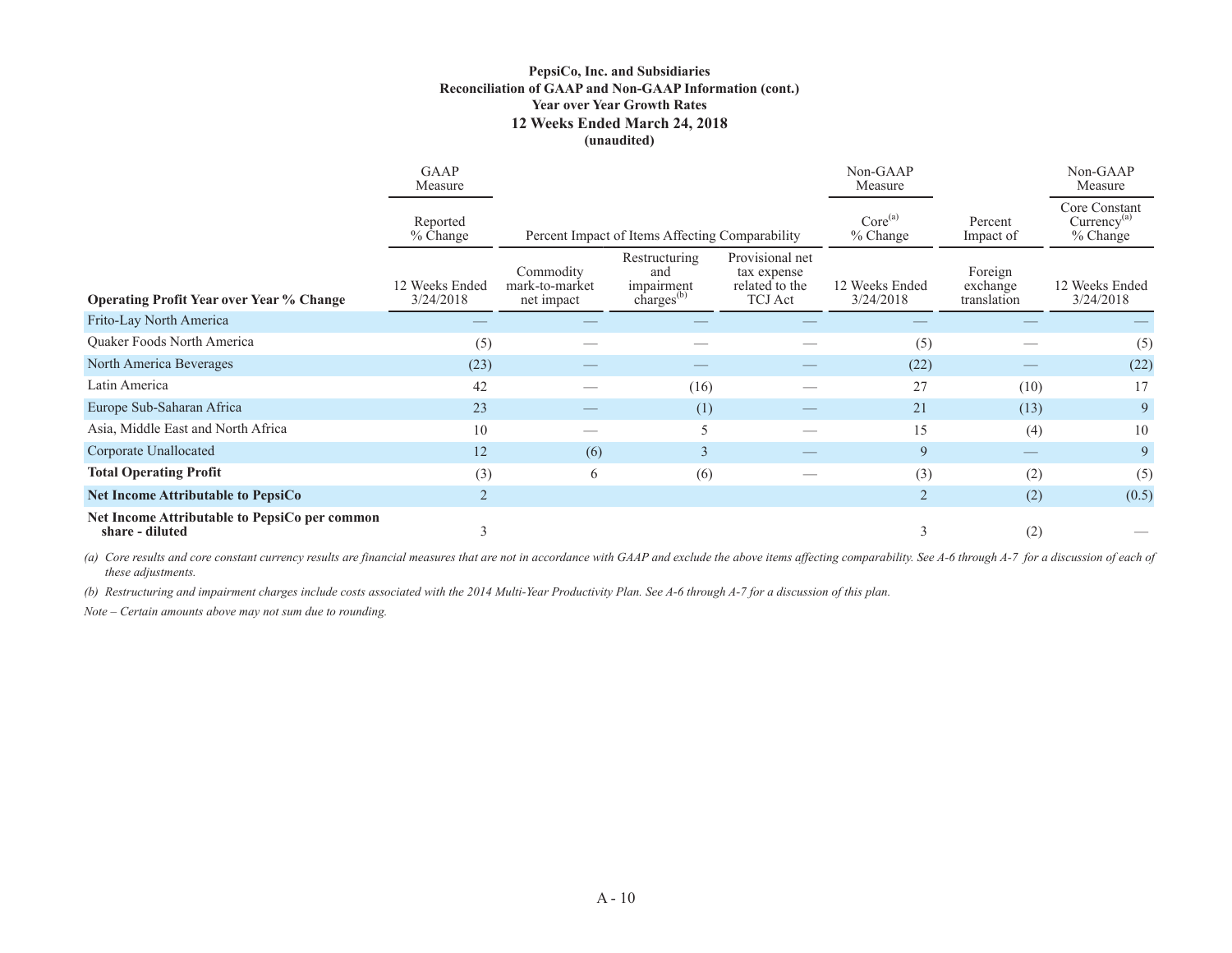#### **PepsiCo, Inc. and Subsidiaries Reconciliation of GAAP and Non-GAAP Information (cont.) Certain Line Items12 Weeks Ended March 24, 2018 and March 25, 2017 (in millions except per share amounts, unaudited)**

|                                                       |               |       |              |                 |                                                       |    |                     |     | 12 Weeks Ended 3/24/2018                                      |              |                                     |              |                                          |                                                                           |                                      |
|-------------------------------------------------------|---------------|-------|--------------|-----------------|-------------------------------------------------------|----|---------------------|-----|---------------------------------------------------------------|--------------|-------------------------------------|--------------|------------------------------------------|---------------------------------------------------------------------------|--------------------------------------|
|                                                       | Cost of sales |       |              | Gross<br>profit | Selling,<br>general and<br>administrative<br>expenses |    | Operating<br>profit |     | Other pension<br>and retiree<br>medical<br>benefits<br>income |              | Provision for<br>income taxes $(a)$ |              | Net income<br>attributable<br>to PepsiCo | Net income<br>attributable to<br>PepsiCo per<br>common<br>share - diluted | Effective<br>tax rate <sup>(b)</sup> |
| Reported, GAAP Measure                                |               | 5,655 | <sup>S</sup> | 6,907           | $5,100$ \$                                            |    | 1,807               | - S | 75                                                            | <sup>S</sup> | 304                                 | <sup>S</sup> | 1,343                                    | 0.94                                                                      | 18.3%                                |
| Items Affecting Comparability                         |               |       |              |                 |                                                       |    |                     |     |                                                               |              |                                     |              |                                          |                                                                           |                                      |
| Commodity mark-to-market net impact                   |               | (27)  |              | 27              | (4)                                                   |    | 31                  |     |                                                               |              |                                     |              | 24                                       | 0.02                                                                      | 0.1                                  |
| Restructuring and impairment charges <sup>(c)</sup>   |               |       |              |                 | (8)                                                   |    | 8                   |     | $\overline{4}$                                                |              |                                     |              | 11                                       | 0.01                                                                      | (0.1)                                |
| Provisional net tax expense related to<br>the TCJ Act |               |       |              |                 |                                                       |    |                     |     |                                                               |              | (1)                                 |              |                                          |                                                                           | (0.1)                                |
| Core, Non-GAAP Measure <sup>(d)</sup>                 |               | 5,628 | -S           | 6,934           | 5,088                                                 | -S | 1.846 \$            |     | 79                                                            | -S           | 311                                 |              | .379S                                    | 0.96                                                                      | 18.3%                                |
|                                                       |               |       |              |                 |                                                       |    |                     |     |                                                               |              |                                     |              |                                          |                                                                           |                                      |

|                                                     |               |          |                 |                                                       |                     |              | 12 Weeks Ended $3/25/2017^{(e)}$                              |              |                                              |                                          |                                                                           |      |                                      |
|-----------------------------------------------------|---------------|----------|-----------------|-------------------------------------------------------|---------------------|--------------|---------------------------------------------------------------|--------------|----------------------------------------------|------------------------------------------|---------------------------------------------------------------------------|------|--------------------------------------|
|                                                     | Cost of sales |          | Gross<br>profit | Selling.<br>general and<br>administrative<br>expenses | Operating<br>profit |              | Other pension<br>and retiree<br>medical<br>benefits<br>income |              | Provision for<br>income taxes <sup>(a)</sup> | Net income<br>attributable<br>to PepsiCo | Net income<br>attributable to<br>PepsiCo per<br>common<br>share - diluted |      | Effective<br>tax rate <sup>(b)</sup> |
| Reported, GAAP Measure                              | 5,290         | <b>S</b> | 6,759           | 4,896                                                 | 1,863               | <sup>S</sup> | 70                                                            | <sup>S</sup> | 392                                          | $1,318$ \$                               |                                                                           | 0.91 | 22.7%                                |
| Items Affecting Comparability                       |               |          |                 |                                                       |                     |              |                                                               |              |                                              |                                          |                                                                           |      |                                      |
| Commodity mark-to-market net impact                 | 19            |          | (19)            | (33)                                                  | 14                  |              |                                                               |              |                                              | 9                                        |                                                                           | 0.01 | 0.1                                  |
| Restructuring and impairment charges <sup>(c)</sup> |               |          | __              | (26)                                                  | 26                  |              |                                                               |              |                                              | 27                                       |                                                                           | 0.02 | (0.3)                                |
| Core, Non-GAAP Measure <sup>(d)</sup>               | 5,309         |          | 6.740           | 4,837                                                 | 1.903               |              | 71                                                            |              | 397                                          | .354S                                    |                                                                           | 0.94 | 22.5%                                |

*(a) Provision for income taxes is the expected tax benefit/charge on the underlying item based on the tax laws and income tax rates applicable to the underlying item in its corresponding tax jurisdiction.*

*(b) The impact of items affecting comparability on our effective tax rate represents the difference in the effective tax rate resulting from a higher or lower tax rate applicable to the items affecting comparability.*

*(c) Restructuring and impairment charges include costs associated with the 2014 Multi-Year Productivity Plan. See A-6 through A-7 for a discussion of this plan.*

*(d) Core results are financial measures that are not in accordance with GAAP and exclude the above items affecting comparability. See A-6 through A-7 for a discussion of each of these adjustments.*

*(e) Reflects the retrospective adoption of guidance requiring the presentation of non-service cost components of net periodic benefit cost below operating profit.*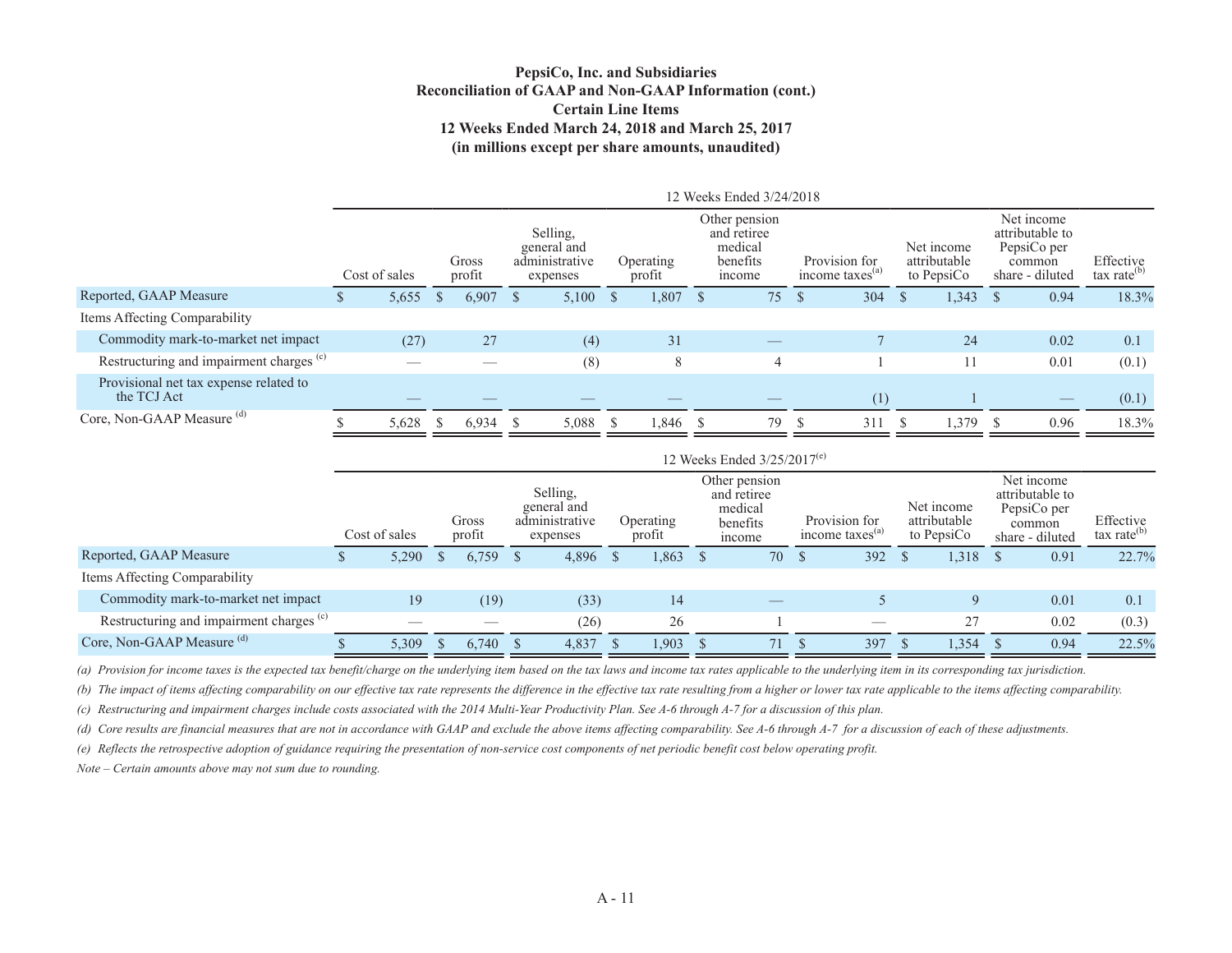### **PepsiCo, Inc. and Subsidiaries Reconciliation of GAAP and Non-GAAP Information (cont.) Operating Profit by Division 12 Weeks Ended March 24, 2018 and March 25, 2017 (in millions, unaudited)**

|                                    | <b>GAAP</b><br>Measure      |                                           |                                                           | Non-GAAP<br>Measure         |
|------------------------------------|-----------------------------|-------------------------------------------|-----------------------------------------------------------|-----------------------------|
|                                    | Reported                    | Items Affecting Comparability             | Core <sup>(a)</sup>                                       |                             |
| <b>Operating Profit</b>            | 12 Weeks Ended<br>3/24/2018 | Commodity<br>mark-to-market<br>net impact | Restructuring<br>and impairment<br>charges <sup>(b)</sup> | 12 Weeks Ended<br>3/24/2018 |
| Frito-Lay North America            | 1,050                       | $\overline{\phantom{m}}$                  | $\overline{\phantom{m}}$                                  | 1,050                       |
| <b>Ouaker Foods North America</b>  | 155                         |                                           |                                                           | 155                         |
| North America Beverages            | 388                         |                                           |                                                           | 390                         |
| Latin America                      | 189                         |                                           | 9                                                         | 198                         |
| Europe Sub-Saharan Africa          | 118                         |                                           | 4                                                         | 122                         |
| Asia, Middle East and North Africa | 187                         |                                           |                                                           | 189                         |
| Division Operating Profit          | 2,087                       |                                           | 17                                                        | 2,104                       |
| Corporate Unallocated              | (280)                       | 31                                        | (9)                                                       | (258)                       |
| <b>Total Operating Profit</b>      | 1,807                       | 31                                        | 8                                                         | 1,846                       |

|                                    | <b>GAAP</b><br>Measure                    |                                           |                                                     | Non-GAAP<br>Measure         |  |
|------------------------------------|-------------------------------------------|-------------------------------------------|-----------------------------------------------------|-----------------------------|--|
|                                    | Items Affecting Comparability<br>Reported |                                           |                                                     | Core <sup>(a)</sup>         |  |
| <b>Operating Profit</b>            | 12 Weeks Ended<br>$3/25/2017^{(c)}$       | Commodity<br>mark-to-market<br>net impact | Restructuring<br>and impairment<br>charges $^{(b)}$ | 12 Weeks Ended<br>3/25/2017 |  |
| Frito-Lay North America            | 1,050                                     | $\overline{\phantom{m}}$                  |                                                     | 1,051                       |  |
| Quaker Foods North America         | 163                                       |                                           |                                                     | 163                         |  |
| North America Beverages            | 501                                       |                                           |                                                     | 503                         |  |
| Latin America                      | 133                                       |                                           | 24                                                  | 157                         |  |
| Europe Sub-Saharan Africa          | 96                                        |                                           | 4                                                   | 100                         |  |
| Asia, Middle East and North Africa | 171                                       |                                           | (6)                                                 | 165                         |  |
| Division Operating Profit          | 2,114                                     |                                           | 25                                                  | 2,139                       |  |
| Corporate Unallocated              | (251)                                     | 14                                        |                                                     | (236)                       |  |
| <b>Total Operating Profit</b>      | 1,863                                     | 14                                        | 26                                                  | 1,903                       |  |

*(a) Core results are financial measures that are not in accordance with GAAP and exclude the above items affecting comparability. See A-6 through A-7 for a discussion of each of these adjustments.*

*(b) Restructuring and impairment charges include costs associated with the 2014 Multi-Year Productivity Plan. See A-6 through A-7 for a discussion of this plan.*

*(c) Reflects the retrospective adoption of guidance requiring the presentation of non-service cost components of net periodic benefit cost below operating profit.*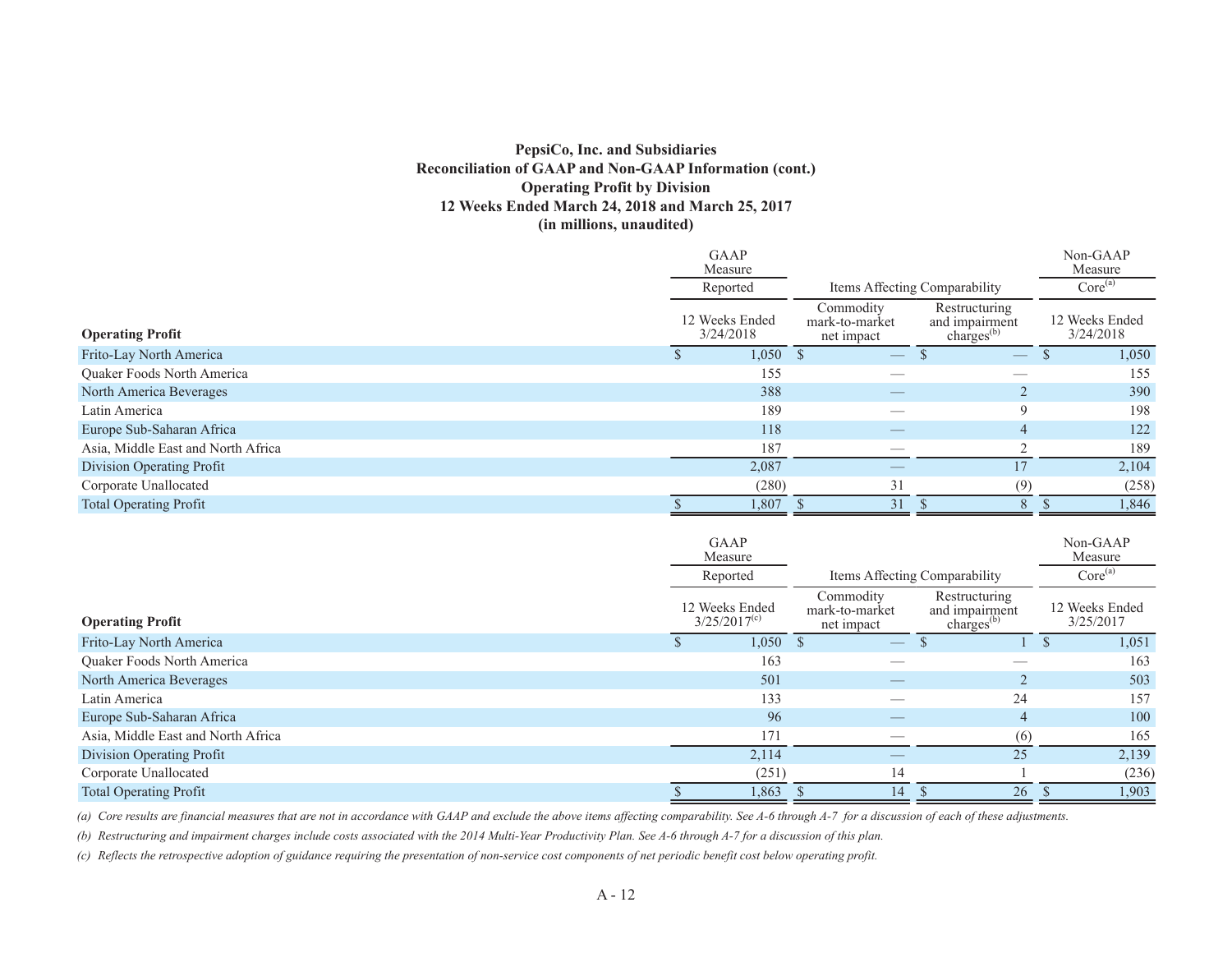#### **PepsiCo, Inc. and Subsidiaries Reconciliation of GAAP and Non-GAAP Information (cont.) (unaudited)**

#### **Division Operating Profit Growth Reconciliation**

|                                                         | 12 Weeks Ended |
|---------------------------------------------------------|----------------|
|                                                         | 3/24/2018      |
| Reported Operating Profit Growth                        | $(3) \%$       |
| Impact of Corporate Unallocated                         |                |
| Division Operating Profit Growth                        |                |
| Restructuring and Impairment Charges                    |                |
| Core Division Operating Profit Growth                   | (2)            |
| Foreign Exchange Translation                            | (2)            |
| Core Constant Currency Division Operating Profit Growth | $(3) \%$       |

#### **Gross Margin Performance Reconciliation**

|                                     | 12 Weeks Ended |
|-------------------------------------|----------------|
|                                     | 3/24/2018      |
| Reported Gross Margin Performance   | $(111)$ bps    |
| Commodity Mark-to-Market Net Impact |                |
| Core Gross Margin Performance       | $(74)$ bps     |

#### **Operating Margin Performance Reconciliation**

|                                       | 12 Weeks Ended |
|---------------------------------------|----------------|
|                                       | 3/24/2018      |
| Reported Operating Margin Performance | $(108)$ bps    |
| Commodity Mark-to-Market Net Impact   | 14             |
| Restructuring and Impairment Charges  | (15)           |
| Core Operating Margin Performance     | $(109)$ bps    |

#### **Fiscal 2017 Net Revenue Growth Reconciliation**

|                               | Year Ended      |
|-------------------------------|-----------------|
|                               | 12/30/2017      |
| Reported Net Revenue Growth   | $\frac{0}{0}$   |
| Foreign Exchange Translation  |                 |
| Acquisitions and Divestitures |                 |
| 53rd Reporting Week           |                 |
| Organic Revenue Growth        | $2 \frac{9}{6}$ |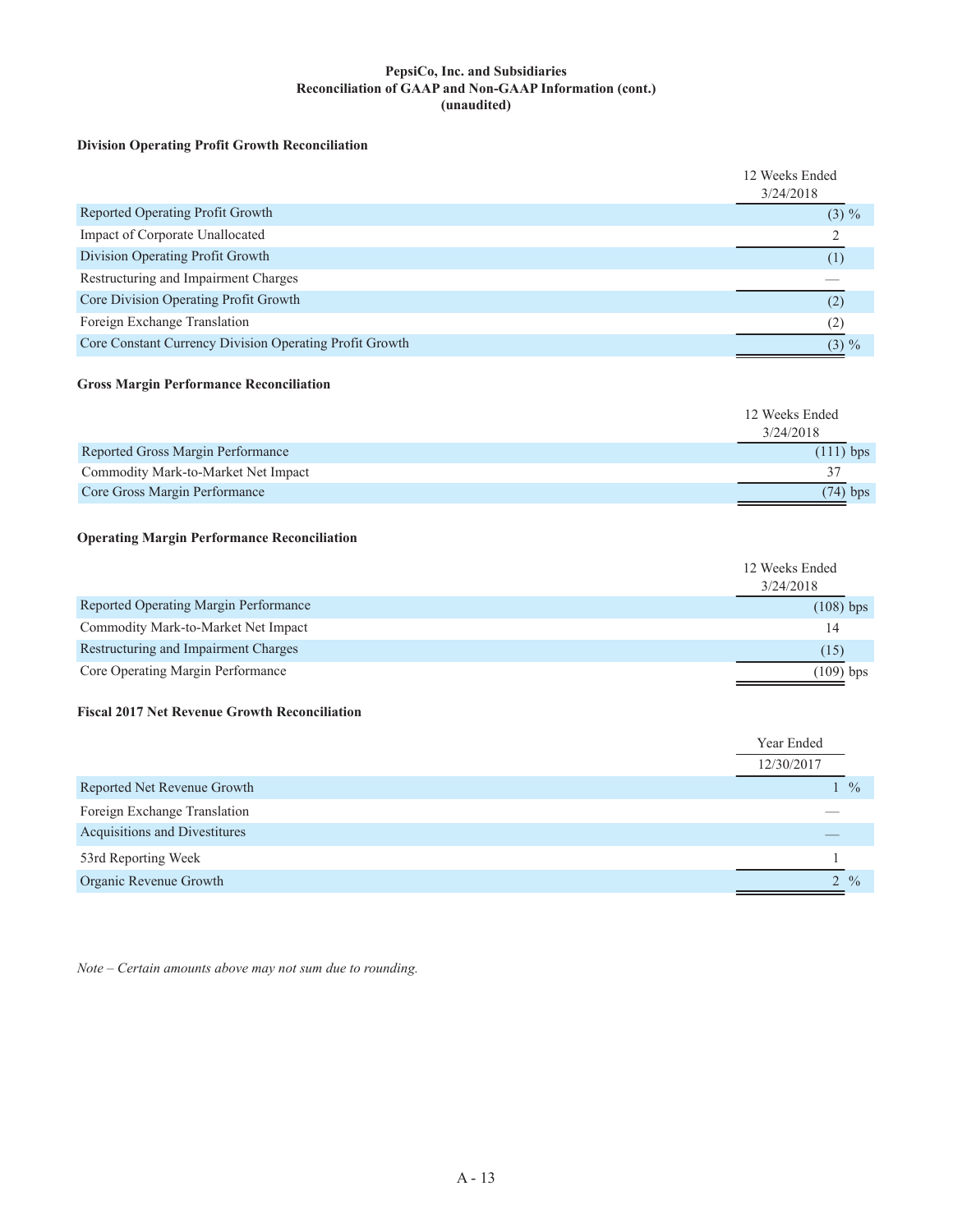#### **PepsiCo, Inc. and Subsidiaries Reconciliation of GAAP and Non-GAAP Information (cont.) (unaudited)**

#### **Fiscal 2017 Diluted EPS Reconciliation**

|                                                    | Year Ended<br>12/30/2017 |  |
|----------------------------------------------------|--------------------------|--|
| Reported Diluted EPS                               | 3.38                     |  |
| Commodity Mark-to-Market Net Impact                | (0.01)                   |  |
| Restructuring and Impairment Charges               | 0.16                     |  |
| Provisional Net Tax Expense Related to the TCJ Act | 1.70                     |  |
| Core Diluted EPS                                   | 5 23                     |  |

### **Net Cash Provided by Operating Activities Reconciliation (in billions)**

|                                                                     | 2018<br>Guidance |              |
|---------------------------------------------------------------------|------------------|--------------|
| Net Cash Provided by Operating Activities                           | $\sim$           |              |
| Net Capital Spending                                                | $\sim$           | (4)          |
| Free Cash Flow                                                      | $\sim$           | $\mathsf{h}$ |
| Discretionary Pension Contributions                                 | $\sim$           |              |
| Net Cash Tax Benefit Related to Discretionary Pension Contributions |                  |              |
| Payments Related to Restructuring Charges                           |                  |              |
| Net Cash Tax Benefit Related to Restructuring Charges               |                  |              |
| Free Cash Flow Excluding Certain Items                              | $\sim$           |              |